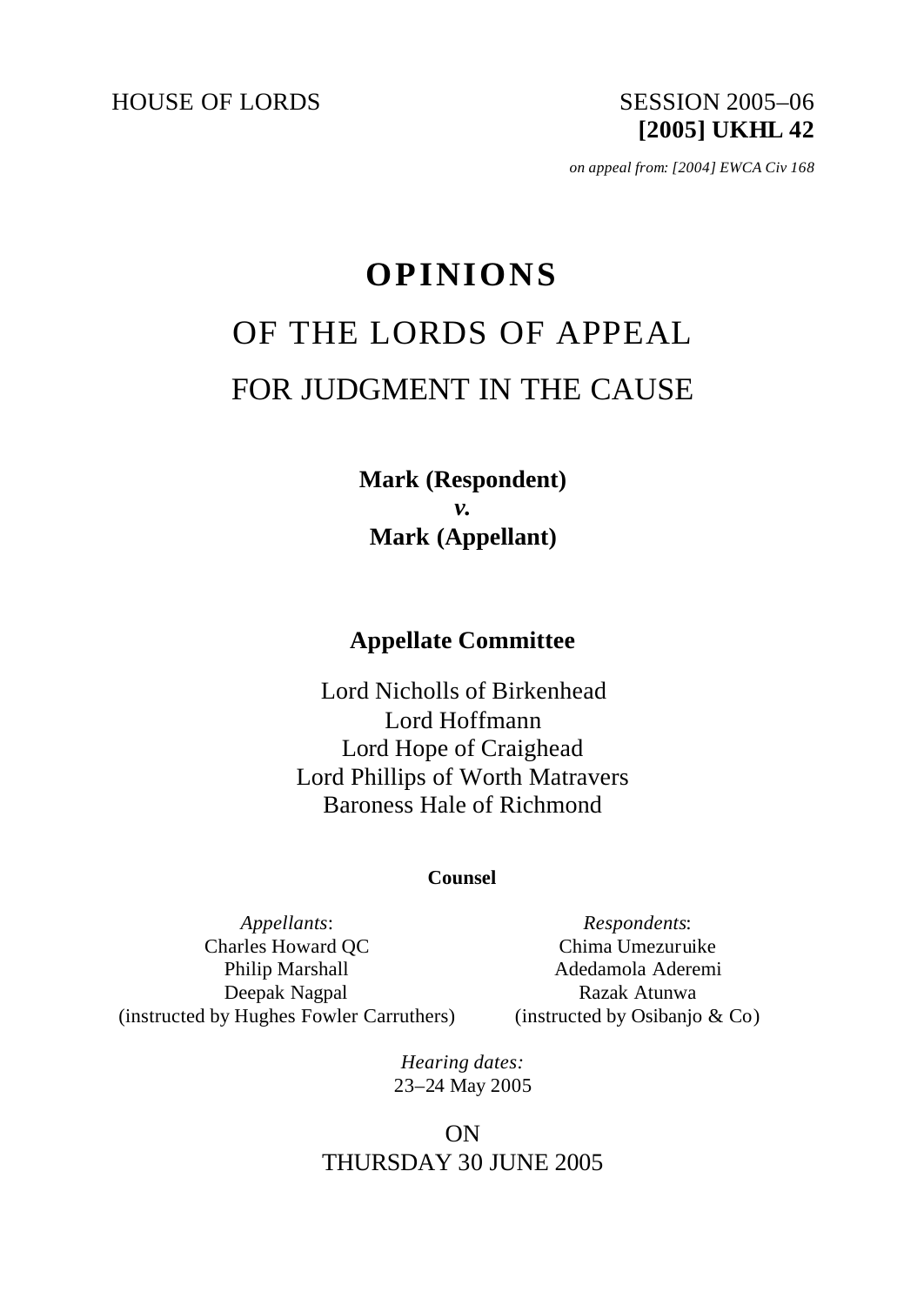#### **HOUSE OF LORDS**

## **OPINIONS OF THE LORDS OF APPEAL FOR JUDGMENT IN THE CAUSE**

#### **Mark (Respondent)** *v.* **Mark (Appellant)**

#### **[2005] UKHL 42**

#### **LORD NICHOLLS OF BIRKENHEAD**

1. I have had the advantage of reading in draft the speeches of my noble and learned friends Lord Hope of Craighead and Baroness Hale of Richmond. For the reasons they give, with which I agree, I would dismiss this appeal.

#### **LORD HOFFMANN**

2. I have had the advantage of reading in draft the speech of my noble and learned friend Baroness Hale of Richmond. For the reasons she gives, with which I agree, I would dismiss this appeal.

#### **LORD HOPE OF CRAIGHEAD**

My Lords,

3. I have had the advantage of reading in draft the speech of my noble and learned friend Baroness Hale of Richmond. I agree with it, and for the reasons that she gives I would dismiss the appeal. I should like however to add a few comments of my own on the question whether, if a domicile of choice is to be acquired, a person must be lawfully present in the country where he or she intends to remain indefinitely.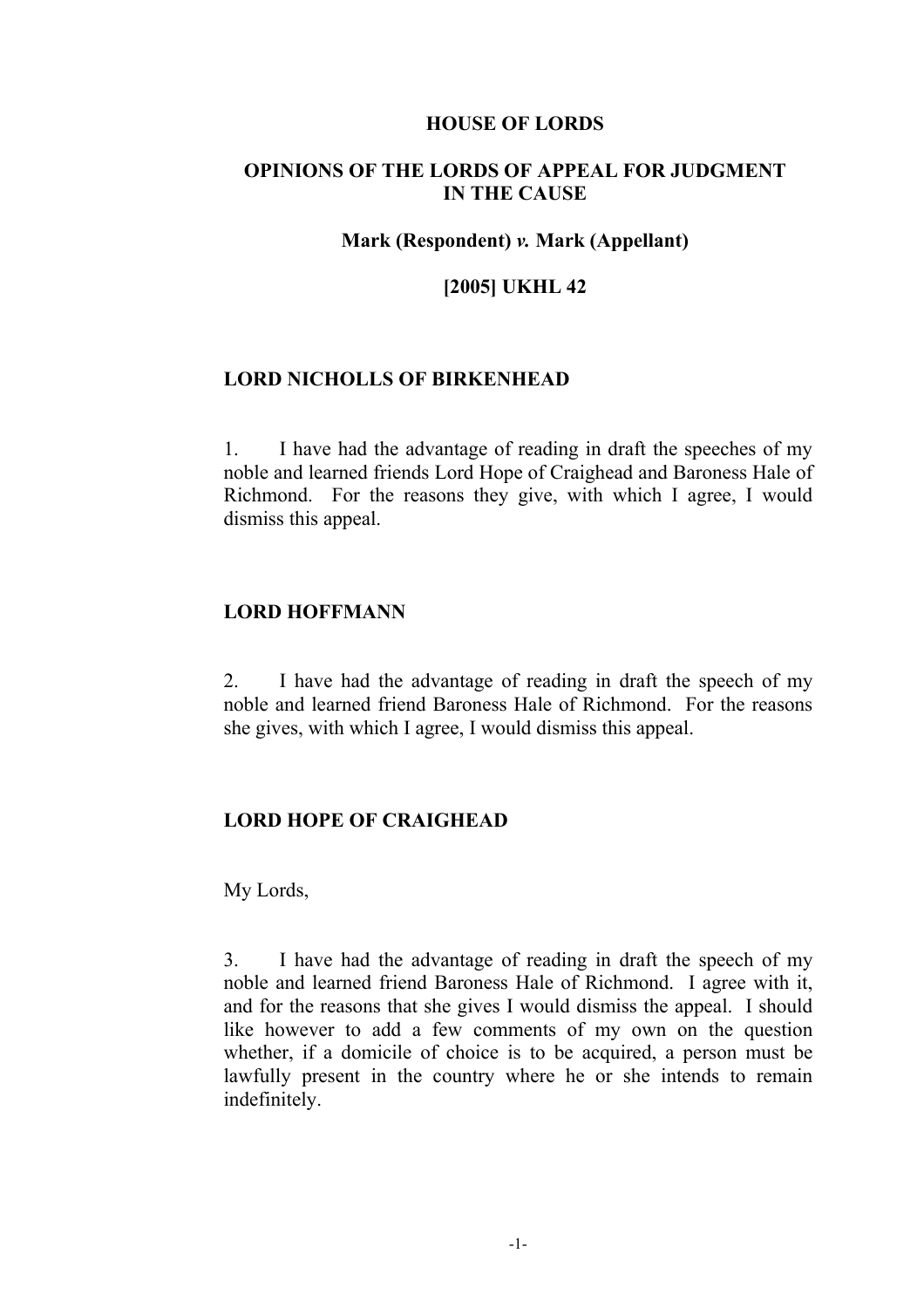4. The answer to this question is, I think, to be found in the distinction to which Lord Westbury drew attention at the start of his speech in *Udny v Udny* (1869) LR 1 Sc & Div 441, 457:

"The law of England, and of almost all civilized countries, ascribes to each individual at his birth two distinct legal states or conditions; one by virtue of which he becomes the subject of some particular country, binding him by the tie of natural allegiance, and which may be called his political *status*; another, by virtue of which he has ascribed to him the character of a citizen of some particular country, and as such is possessed of certain municipal rights, and subject to certain obligations, which latter character is the civil *status* or condition of the individual, and may be quite different from his political *status*. The political *status* may depend on different laws in different countries; whereas the civil *status* is governed universally by one single principle, namely, that of domicil, which is the criterion established by law for the purpose of determining civil *status*. For it is on this basis that the personal rights of the party, that is to say, the law which determines his majority or minority, his marriage, succession, testacy, or intestacy, must depend."

5. Translated into language with which we are familiar today, the point that Lord Westbury was making was that cases where a question of public law is in issue must be distinguished from cases where the issue is one of private law. Public law issues raise questions which concern what Lord Westbury described as the person's political status. The criteria by which status for the purpose of these questions is to be judged may differ from country to country, according to the rules that it lays down as to who may lawfully enter or lawfully remain there. Private law issues, on the other hand, are referred to the law of the person's domicile. The criteria for the determination of a person's domicile are governed by a single principle which ought to be capable of being applied universally. The importance of this distinction has not always been recognised.

6. As Mr Nicholls for the Queen's Proctor observed in his written case, the proposition that to acquire a domicile of choice a person must be lawfully present in the country with the intention of remaining indefinitely can be traced back to the Roman jurists. In *Ex parte Donelly*, 1915 WLD 29, a husband had been convicted of drugs offences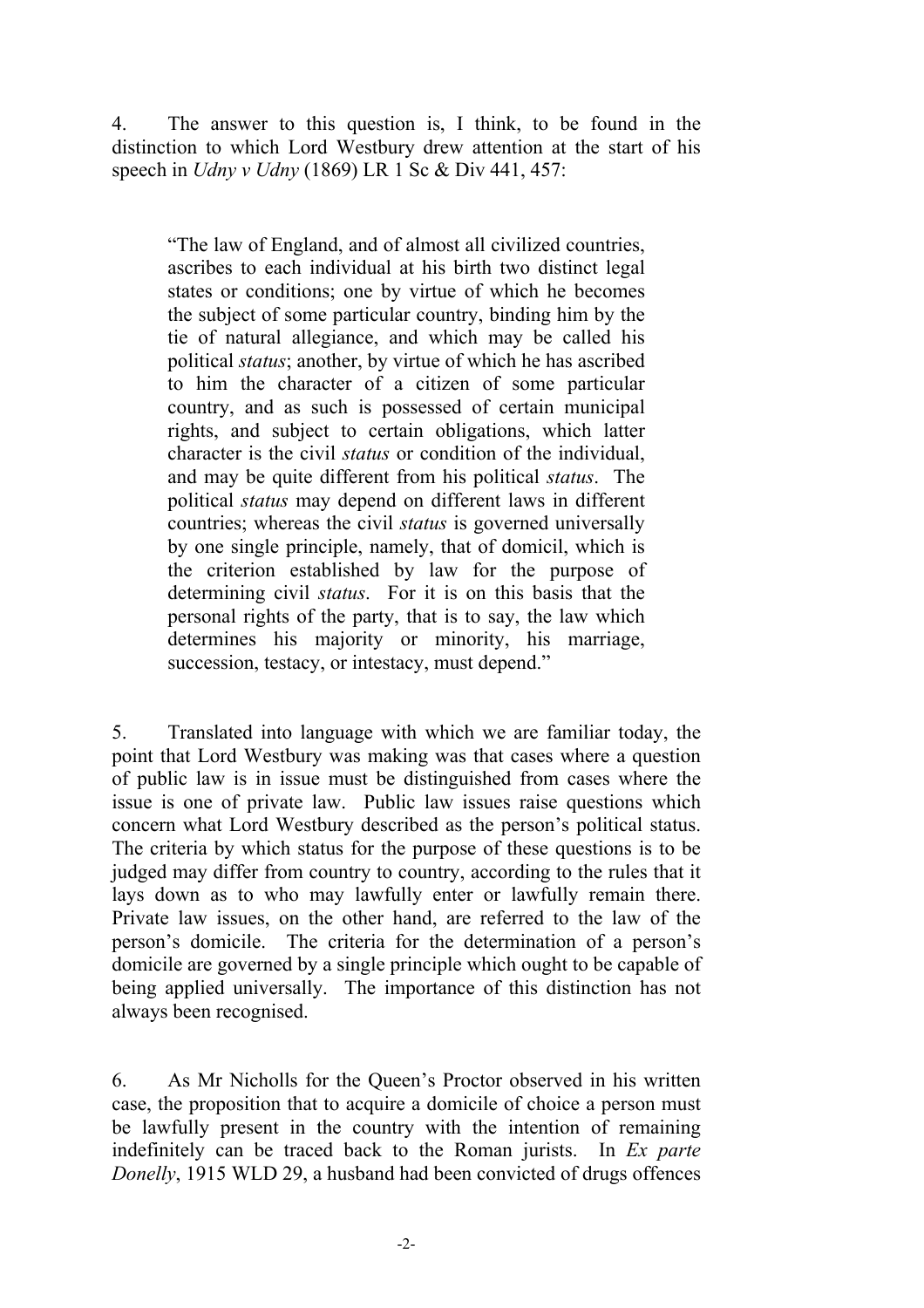in South Africa and after serving a period of imprisonment was deported to the United States of America. The wife then applied in South Africa for leave to sue her husband for restitution of conjugal rights or for divorce. Holding that the court had no jurisdiction, Mason J said at p 30:

"A person, it is true, may select any place he likes as his domicile, provided, says the *Digest* (50, 1, 31), it has not been prohibited for him.

Now in the present case the husband cannot have a true domicile in fact in South Africa; he is liable to instant punishment and deportation if he returns."

The decision in that case was followed, on similar facts, in *Ex parte Gordon*, 1937 WLD 35. In these two cases it was held that the effect of the husband's deportation was to extinguish his domicile of origin. But the line of reasoning that was adopted would have prevented a domicile of choice from being acquired in the first place if the person was unable to enter the country lawfully: see *Solomon v Solomon* (1912) 29 WN(NSW) 68 in which was held that unlawful residence in New South Wales prevented the acquisition of a domicile of choice there.

7. The Digest 50, 1, 31, in a fragment attributed to Marcellus, does indeed state:

"*Nihil est impedimento, quo minus quis ubi velit habeat domicilium, quod ei interdictum non sit*. [There is no restriction on the place where a person may have his *domicilium*, so long as it is not prohibited for him.]"

But it is much less clear whether, when Marcellus used the word *domicilium* in this passage, he was talking about what Lord Westbury described as the person's civil law status, which is the private law context in which we now use the expression "domicile".

8. The chapter of the Digest in which the fragment appears is headed "*Ad municipalem et de incolis*". A *municipium* in Roman law was a town, particularly a town in Italy, which possessed the right of Roman citizenship but was governed by its own laws. Chapter 50 deals with the rights of persons resident in a *municipium* and describes the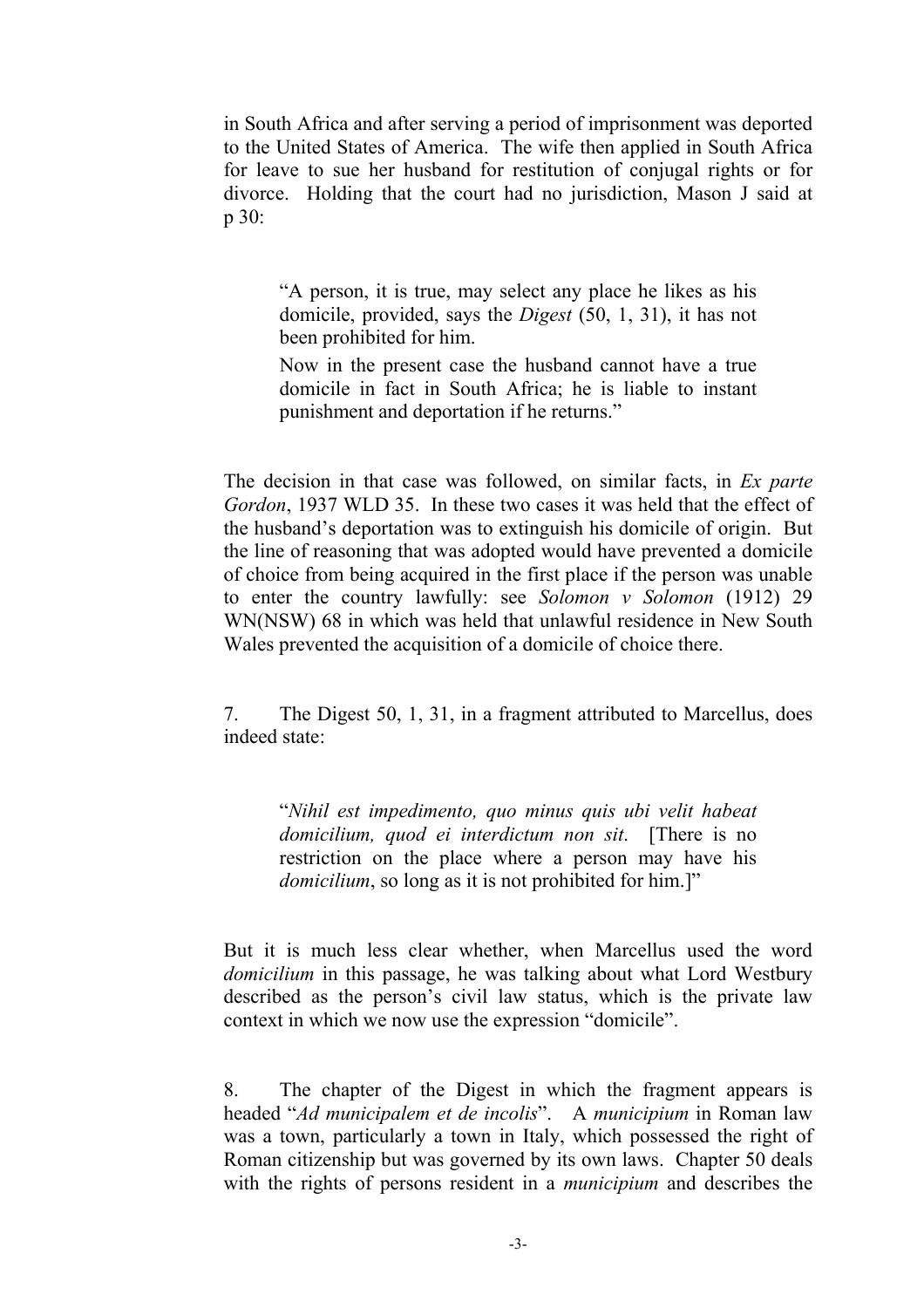rules by which it was determined whether a person had a *domicilium* there*.* As for *incolae*, the following definition is provided: *Incola est, qui in aliqua regione domicilium suum contulit, quem Graeci πάροικοv appellant*. [An *incola* is a person who has taken up his *domicilum* in a place, whom the Greeks call a *πάροικοs*.]: Digest, 50, 16, 239. The Greek word *πάροικοs* was regarded by Justinian as having the same meaning as the Latin word *colonus*: Justinian, 1, 34, 1. As Buckland, *A Textbook of Roman Law*, 3rd ed (1963) p 86, note 14 explains, persons resident in a community had widely different civil rights from the point of view of *civitas* according to their classification in society. These rights included the use of public facilities such as baths, and the right to invoke the civil jurisdiction of the magistrate. Leaving aside those residents who because they were *cives* were specially privileged, there were various other classes of residents such as *coloni*, or *incolae*, whose rights were more or less restricted according to the class in which the person was placed. These disabilities related to matters of public as well as private law. Persons resident in the Latin colonies, for example, were on a level with Romans in the ordinary relations of private law, but they could not serve in Roman legions or hold a Roman magistracy: Buckland, pp 92-93.

9. It would not be surprising to find that there was a rule in Roman law that a person had to be lawfully resident in the community before he could acquire a *domicilium* there, as the law did not distinguish between the public and the private law consequences of his presence in the community. But I think that the concept embraced by the word *domicilium* in Roman law is more accurately reflected today, as it is in civilian jurisdictions, by the words "home" or "residence" than by the word "domicile". The word "home" in article 8(1) of the European Convention for the Protection of Fundamental Rights and Freedoms, for example, is expressed in other languages as "suo domicile", "proprio domicile" and "suo domicilio". With us the word "domicile" has acquired a narrower meaning. It refers to what Lord Westbury described as a person's civil status for the purpose of determining various rights in private law.

10. In *Puttick v Attorney-General* [1980] Fam 1 the petitioner had been permitted to enter the United Kingdom. She sought a declaration that a marriage which she had celebrated following her arrival in this country was a valid and subsisting marriage, as she had acquired a domicile of choice in England. Sir George Baker P held that, as her leave to enter had been obtained by the fraudulent production of an invalid passport, she was barred from acquiring a domicile of choice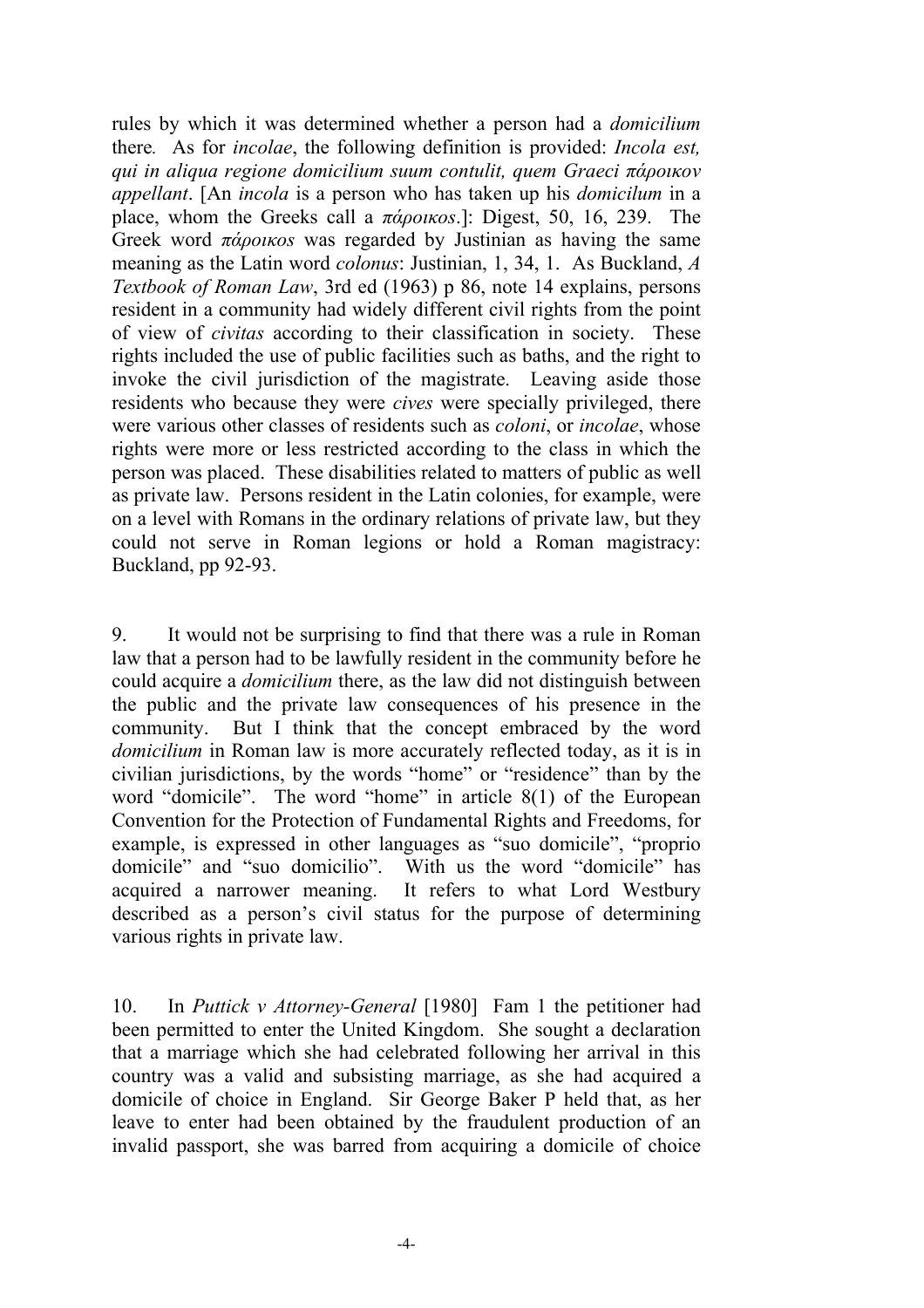here. At p 19C-D he cited, in support of this view, the following passage in Dicey & Morris, *The Conflict of Laws*,  $9<sup>th</sup>$  ed (1973), p 96:

"It has been held that a domicile of choice cannot be acquired by illegal residence. The reason for this rule is that a court cannot allow a person to acquire a domicile in defiance of the law which that court itself administers."

11. This passage has been retained in the current edition: Dicey & Morris, *The Conflict of Laws*, 13<sup>th</sup> ed (2000), Vol 1, para 6-037. The editors cite *Puttick* as authority for it, as well as cases from Australia and South Africa. As Anton and Beaumont, *Private International Law*,  $2<sup>nd</sup>$  ed (Edinburgh, 1990), point out, at p 140, however, these propositions are perfectly understandable where the issue is one of public law. But they find no similar justification in matters of private law. Dicey & Morris, para 6-037, states that it is an open question whether the courts of one country would hold that a person could acquire a domicile of choice in some other country by residence there which was illegal under the law of the second country. The better view would seem to be that, as our courts do not apply the public policy of a foreign state, the illegality of the residence under that state's law would not be regarded here as inconsistent with the acquisition of a domicile of choice in that country.

12. In *Szechter (orse Karsov) v Szechter* [1971] P 286, Sir Jocelyn Simon P held that the parties, who had been given leave to stay in the United Kingdom for a limited period, had acquired a domicile of choice in England by residing here with the intention of making this country their permanent home. Following *Boldrini v Boldrini and Martini* [1932] P 9 and *Cruh v Cruh* [1945] 2 All ER 545, he said at p 294-G that it was immaterial that their intentions were liable to be frustrated by the decision of the Secretary of State for the Home Department as to permission for their continued residence here. This is a clear indication that, under our law, a domicile of origin is not lost if the residence becomes unlawful at some later date.

13. In my opinion illegality is relevant to the question whether the person intended to reside in a country with the intention of remaining there indefinitely, but not to the question whether the person is present here. Evidence that the person intended to reside there indefinitely despite the illegality would need to be carefully scrutinised. But the question whether a person is physically present in the country is not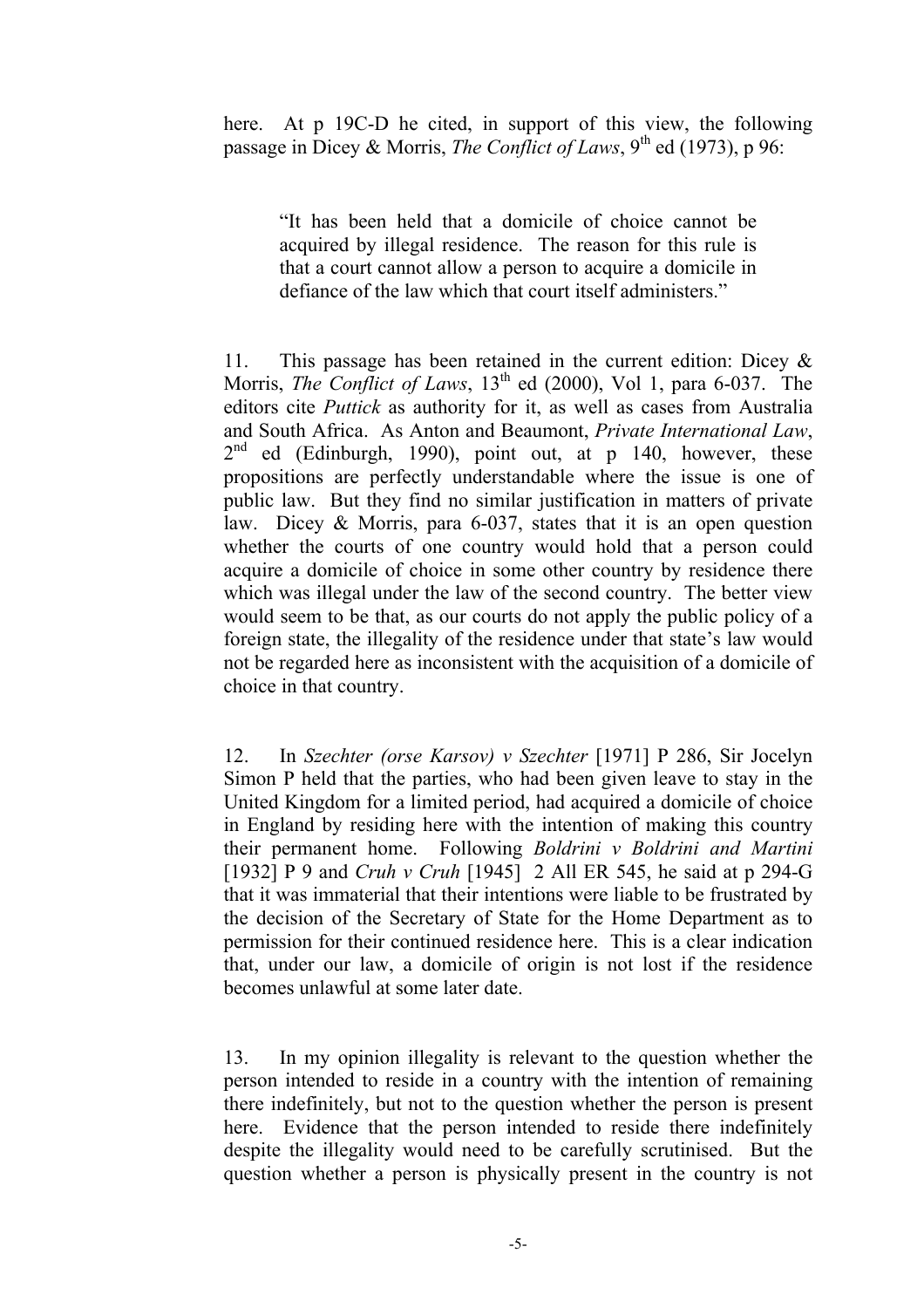affected one way or the other by the question whether he has entered the country legally or illegally. If the court finds that the requisite intention has been established by credible and reliable evidence, it would seem to be contrary to principle to decline to give effect to it by recognising that a domicile of choice has been acquired, as Lord Westbury put in *Bell v Kennedy* (1868) LR 1 Sc & Div 307, 320, immediately upon the person's arrival in that country.

## **LORD PHILLIPS OF WORTH MATRAVERS**

My Lords,

14. I have had the advantage of reading in draft the speeches of my noble and learned friends Lord Hope of Craighead and Baroness Hale of Richmond. I agree with their reasoning in relation both to ordinary residence and to domicile and, for the reasons which they give, I would also dismiss this appeal.

## **BARONESS HALE OF RICHMOND**

My Lords,

15. The issue before us is whether a person can be either habitually resident or domiciled in England and Wales if her presence in the United Kingdom is a criminal offence under the Immigration Act 1971. The immediate context is whether our courts have jurisdiction, under section 5(2) of the Domicile and Matrimonial Proceedings Act 1973, to entertain her divorce petition. But the domicile issue could arise in many other contexts, as a person can only have one domicile, whereas habitual residence may have a different meaning in different statutes according to their context and purpose.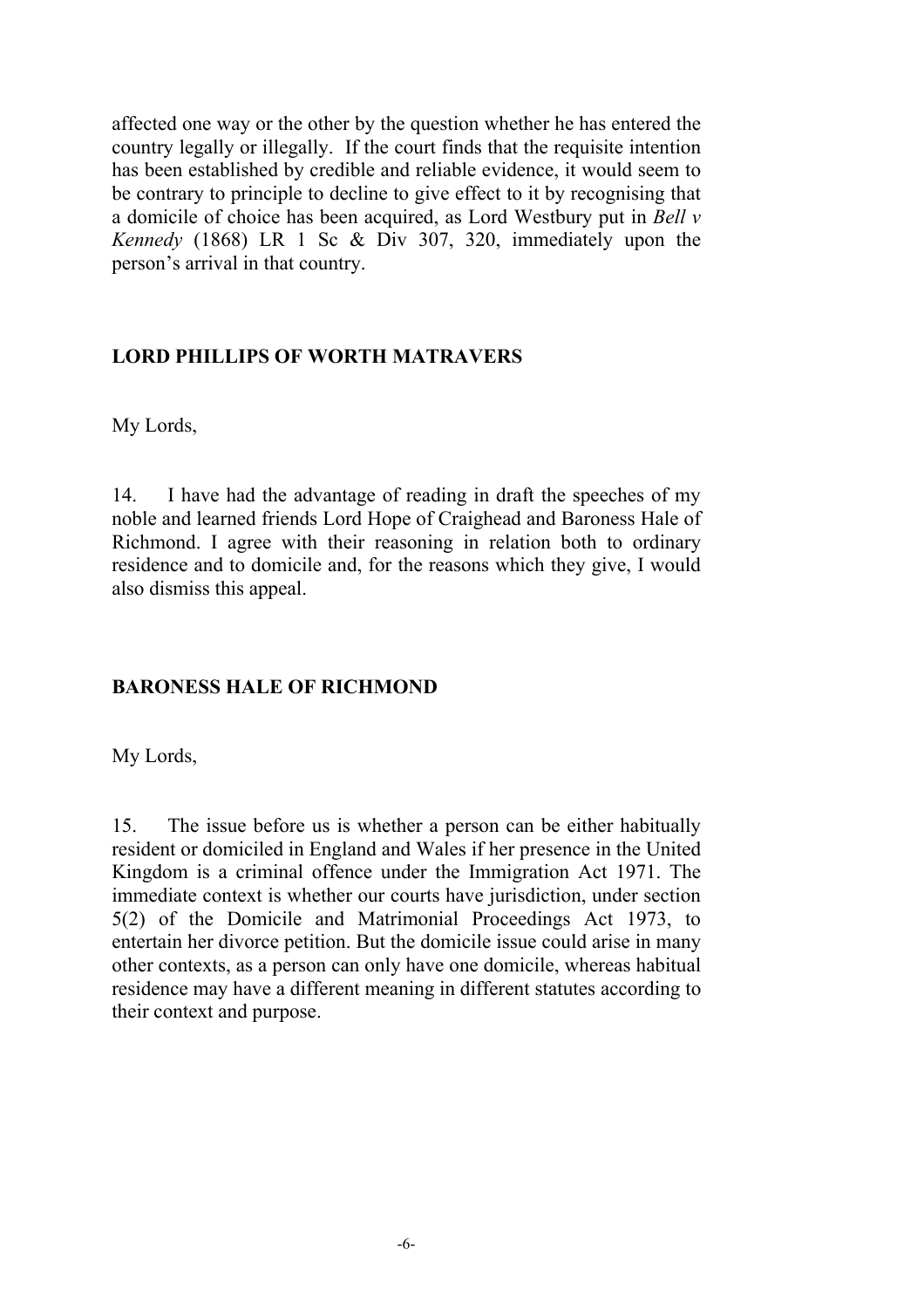#### *Immigration control*

16. It is worth remembering that the question could not arise until comparatively recently. As Ann Dummett and Andrew Nicol explain in *Subjects, Citizens, Aliens and Others* (1990), pp 39 – 40,

"It is taken for granted today that any state's system of immigration control is permanent and universal. That is, a permanent legal framework exists for scrutinising all entrants and for determining which of them may stay, for how long, and under what conditions. . . Such permanent, universal control over immigration is of recent origin only. It would have been unthinkable in early twentieth century Britain; for one thing, it would have been regarded as a gross invasion of personal freedom; for another, it would have been physically impossible to enforce. Passports were not yet a general requirement. Modern controls depend upon universal documentation telecommunications, a large bureaucracy, and greater powers to invade people's privacy within the country than then existed."

17. Monarchs did from time to time seek to expel or exclude aliens, although whether this was an aspect of the royal prerogative is disputed. Blackstone put it this way (*Commentaries on the Laws of England*, vol 1, 2nd ed (1766) p 259): "For so long as their nation continues at peace with ours, and they themselves behave peaceably, they are under the King's protection; though liable to be sent home whenever the King sees occasion." From time to time, temporary legislation was passed to meet a temporary crisis. Lord Grenville's Aliens Act of 1793 was passed in response to the excesses of the French revolution. This sought to identify aliens on arrival, prohibit some from landing, and provided the machinery for removing those who were ordered to leave. It was renewed until replaced by further legislation in 1802 and again in 1803 which concentrated on identifying and removing aliens rather than prohibiting landing. This was to last until there was a peace treaty. In 1814 and again in 1815 Parliament reverted to legislation which had to be renewed from time to time. By 1826, the country must have felt sufficiently secure to replace the machinery for removal with a permanent system of registration. But after the French Revolution of 1848, it was once again thought expedient 'for the due Security of the Peace and Tranquillity of this Realm' to resort, for a limited period, to the earlier machinery for ordering aliens to depart: see Aliens Act 1848.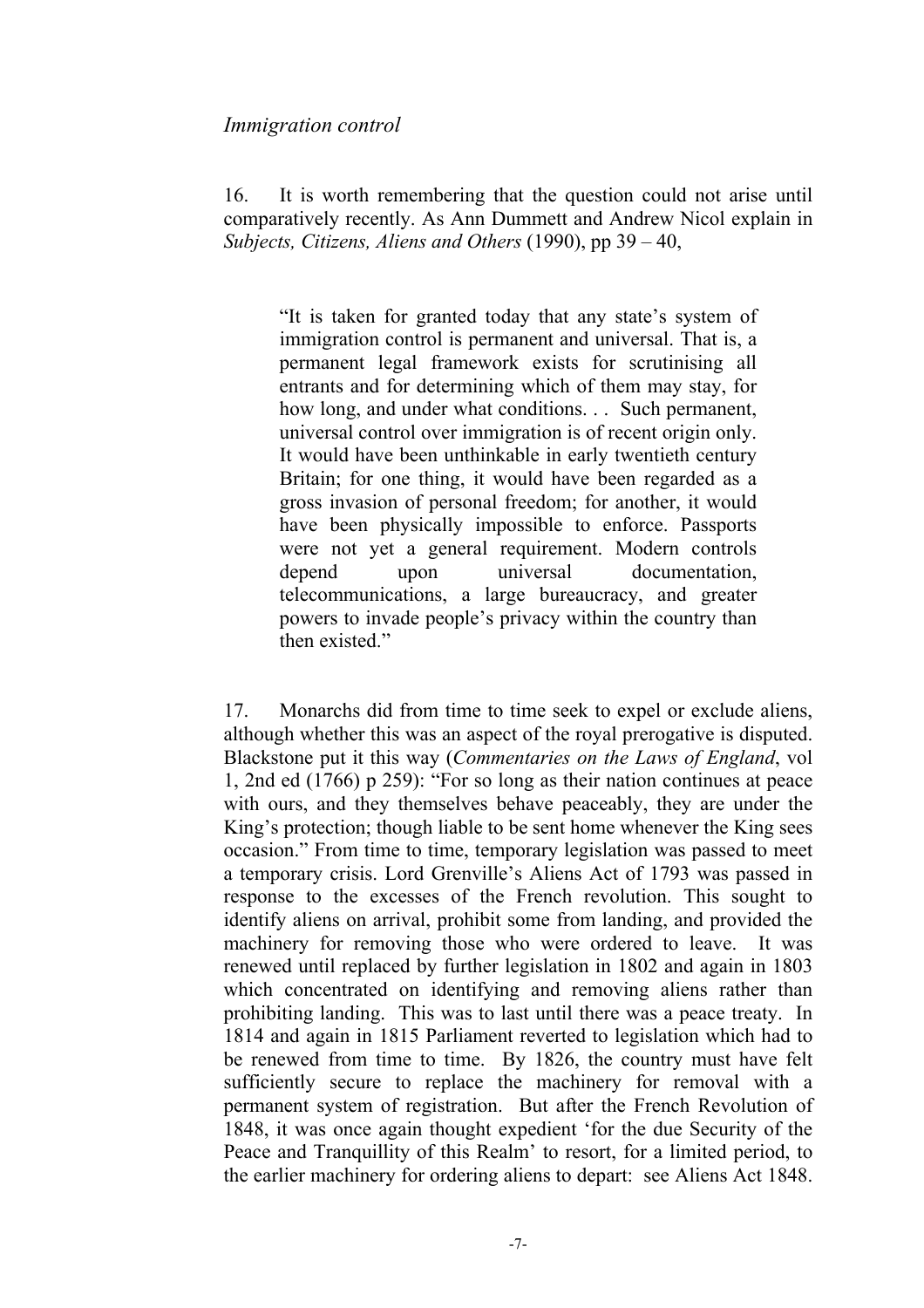But the Crown also reserved the right to refuse to return aliens to their own countries if they would face persecution there. The calls for permanent controls on entry began towards the end of the  $19<sup>th</sup>$  century in response to the arrival of large numbers of Jewish people escaping the pogroms in Eastern Europe. These culminated in the recommendations of the Royal Commission on Alien Immigration, 1903, Cd 1741. These were highly controversial and emerged, much watered down, in the Aliens Act 1905. This contained powers to refuse entry to, and to deport, defined types of 'undesirable' aliens. Immigration inspectors, the forerunners of the modern immigration service, were appointed to do this. But the Act was comparatively easily evaded. The Aliens Restriction Act 1914 was rushed through the day after war was declared, allowing Orders in Council to be made imposing much more severe controls over all aliens in times of war, imminent national danger or great emergency. After the war, however, it was continued and extended by the Aliens Restriction (Amendment) Act 1919, which also repealed the 1905 Act. It was renewed annually until superseded by the Immigration Act 1971.

18. The Aliens Acts did not apply to the inhabitants of the British Empire. They were not aliens. Mostly they were British subjects owing allegiance to the Crown, although the British Nationality Act 1948 drew a distinction between Citizens of the United Kingdom and Colonies and citizens of the independent members of the Commonwealth. All were entitled to come here freely until the first Commonwealth Immigrants Act of 1962. This regulated the entry of Commonwealth citizens coming here for a variety of purposes. The main effect was to restrict the numbers coming here to work; family reunion was still allowed. During the 1960s, entry clearance officers were established in Commonwealth countries to process dependants' applications for entry and under the Immigration Appeals Act 1969, prior entry clearance became a legal requirement. The Commonwealth Immigrants Act 1968 extended controls to United Kingdom citizens unless they, a parent or grandparent had been born here. The 1962 Act made it an offence for a Commonwealth citizen subject to immigration control to enter or remain within the United Kingdom without the leave of an immigration officer.

19. The Immigration Act 1971 brought everyone under the same system of control. It abolished the distinction between aliens and British subjects and introduced the distinction between patrials with the right of abode, who were not subject to immigration control, and non-patrials who were subject to immigration control. Under section 24 of the 1971 Act a person commits a criminal offence, among other things, "if, having only a limited leave to enter or remain in the United Kingdom,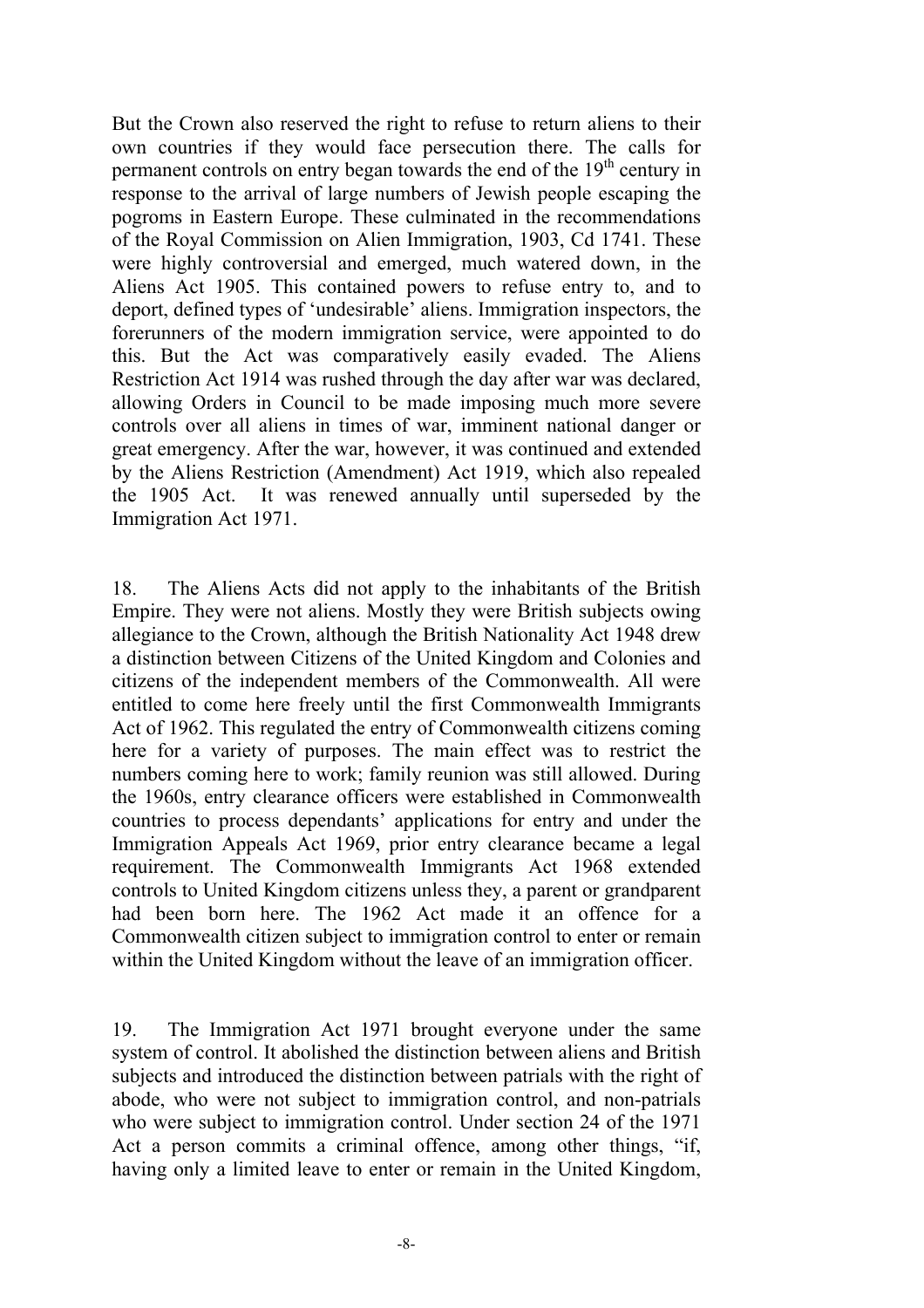he knowingly either - (i) remains beyond the time limited by the leave; or (ii) fails to observe a condition of the leave"  $(s 24(1)(b))$ .

## *This case*

20. The parties are both Nigerian nationals, born in Nigeria in 1948 and 1950 respectively, and thus having a domicile of origin in Nigeria. They were married according to the local customary law in the River State of Nigeria in 1979. This was a valid polygamous marriage, the husband having married two or possibly three wives before this one, and possibly two afterwards. This couple have four children, David, born in 1980, Katie, born in 1982, Monica, born in 1984, and Christopher, born in 1985. All four children were born here. The two eldest, being born before the British Nationality Act 1981 came into force, are United Kingdom citizens with British passports. The two youngest were originally Nigerian citizens, but were granted British citizenship in 2000. All four children began their education in Switzerland, but were mainly educated at boarding schools and Universities or colleges here. They spent their holidays either in London or Nigeria or in other places abroad.

21. The husband had a distinguished career in the Nigerian army, rising to the rank of General, and occupying a variety of government posts after the military coup in 1983. He amassed a very considerable fortune during this period. In 1990 he was posted to Washington. The wife had qualified as a lawyer and practised in Nigeria. When the husband was posted to Washington she enrolled for an LL.M. at Queen Mary College in London, thereafter dividing her time between this country, visits to her husband in the United States, and to Nigeria. She was granted multiple entry visas which allowed her to enter this country for periods of up to six months at a time until March 1997.

22. In November 1993, there was a further military coup in Nigeria, and the husband was opposed to the new ruler, General Abacha. He was compulsorily retired from the army and went into exile in this country. The parties established a matrimonial home here. In April 1994, the husband was granted a four year work permit expiring on 30 April 1998 and given leave to remain here until that date. The wife at first relied upon her multiple entry visa to come and go, but was eventually given limited leave to remain until 30 April 1998 as the dependent spouse of a work permit holder. Shortly before that date, the husband applied for and was granted indefinite leave to remain for himself and the two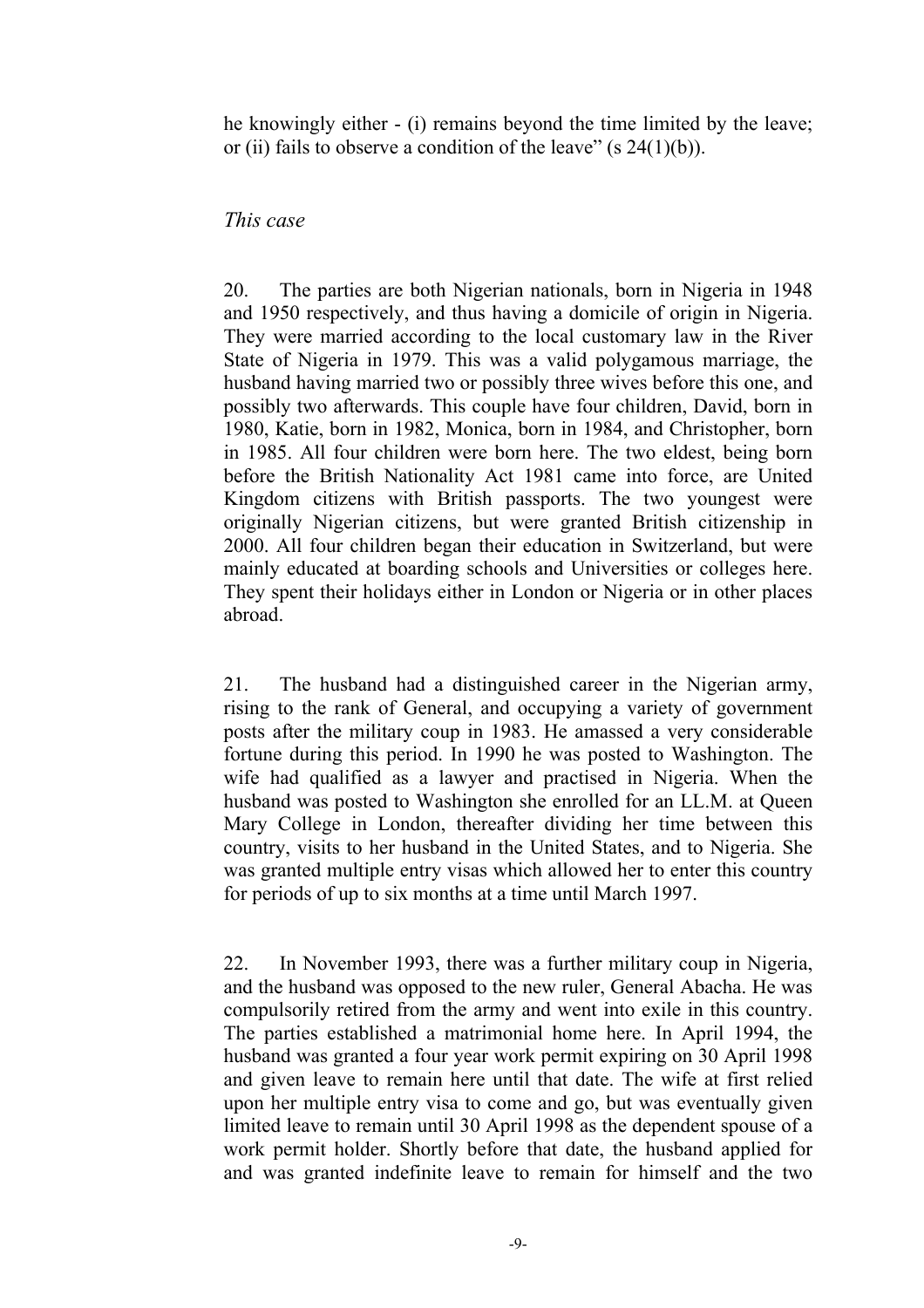youngest children. At the time, the wife was in Florida attending a bible study course and she was not included in the application. She returned on 29 April and was given leave to enter for one day, until her limited leave expired on 30 April. After that she became an over-stayer and her continued presence here was an offence under sections 24(1)(b) and 24A of the Immigration Act 1971. She has since been granted indefinite leave to remain but only after these proceedings were begun.

23. General Abacha died in June 1998 and the husband decided to return to Nigeria to take up a political career. He did so in September 1998 and soon became a Senator in the Upper House of the Nigerian Parliament. He continues to visit this country and to stay in the former matrimonial home where the wife still lives. At some time over the following year, the wife abandoned any hope of returning to Nigeria as the husband's principal wife and formed the intention of remaining indefinitely in this country.

24. On 17 July 2000, at the invitation of the husband's solicitor, the wife issued a divorce petition and application for ancillary relief in the Principal Registry of the Family Division. At that date she relied only upon her habitual residence here over the previous 12 months to found the jurisdiction of the court, but her petition was later amended to include a claim that she had acquired a domicile of choice here. The husband initially admitted that the English court had jurisdiction, but in February 2001 he applied for a stay of the English proceedings on the basis that he had initiated proceedings in Nigeria. This application eventually came before Hughes J in March 2002. He dismissed it in a reserved judgment dated 14 March 2002. Thus, provided that the English court has jurisdiction, it is appropriate for that court to exercise it.

25. By that time, however, the husband had taken the point that the court did not have jurisdiction because the wife's presence here during the 12 months up to and including the issue of her petition had been unlawful. The issue was tried by Hughes J in June 2002. In a reserved judgment dated 14 August 2002, he held that the wife could not rely upon her unlawful presence as a basis for establishing habitual residence here but that she could rely upon it as a basis for the acquisition of a domicile of choice. Accordingly the court had jurisdiction. On 19 February 2004, the Court of Appeal dismissed the husband's appeal on the ground that the wife had not only acquired a domicile of choice here before July 2000 but also had been habitually resident here throughout the previous 12 months.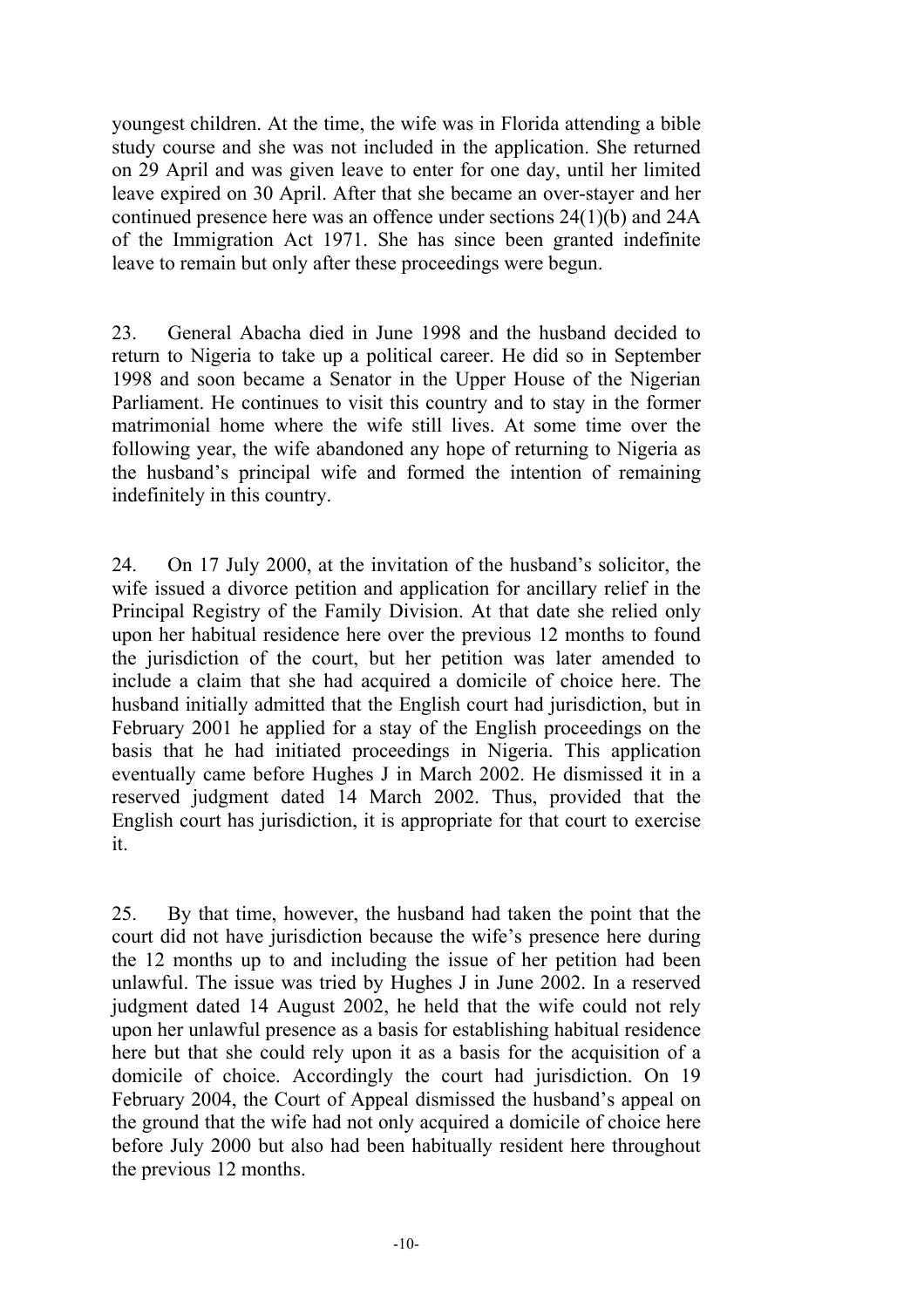26. It is not now disputed that the wife would be habitually resident and domiciled here were it not that her presence in this country was, at the material time, unlawful. The issue, therefore, is the impact of that illegality on the jurisdictional requirements set out in section 5(2) of the Domicile and Matrimonial Proceedings Act 1973. This has since been amended to give effect to the Council Regulations EC No 1347/2000 and EC No 2201/2003, but at the material time, it read as follows:

"The court shall have jurisdiction to entertain proceedings for divorce or judicial separation if (but only if) either of the parties to the marriage –

- (a) is domiciled in England and Wales on the date when the proceedings are begun; or
- (b) was habitually resident in England and Wales throughout the period of one year ending with that date."

## *Habitual residence*

27. The principal authority on this issue is the decision of this House in *R v Barnet London Borough Council, Ex p Nilish Shah* [1983] 2 AC 309. At issue was the interpretation of the requirement in the Local Education Authority Award Regulations 1979 (SI 1979/889), reg 13, that, in order to qualify for a mandatory student grant, an applicant had to have been 'ordinarily resident' in the United Kingdom for the previous three years. The five applicants had lived here for at least three years while attending school or college. All five were subject to immigration control, four had entered as students with limited leave to remain for the duration of their studies, and the fifth had entered with his parents for settlement and had indefinite leave to remain. This House held that the natural and ordinary meaning of ordinary residence had been settled by two tax cases, *Levene v Inland Revenue Commissioners* [1928] AC 217 and *Inland Revenue Commissioners v Lysaght* [1928] AC 234. Lord Scarman, with whose opinion all the other members of the committee agreed, said this, at p 343:

"Unless, therefore, it can be shown that the statutory framework or the legal context in which the words are used requires a different meaning, I unhesitatingly subscribe to the view that 'ordinarily resident' refers to a man's abode in a particular place or country which he has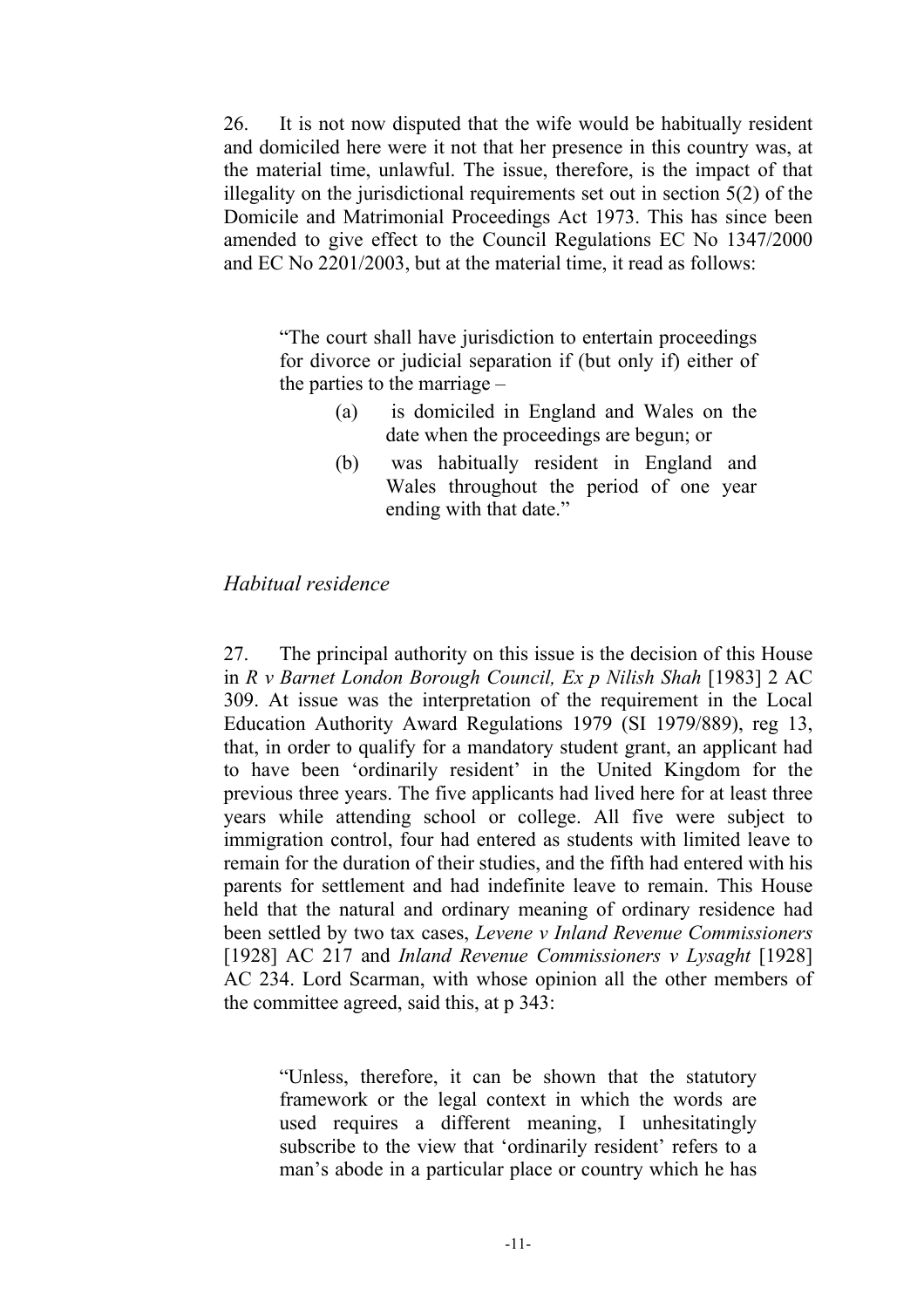adopted voluntarily and for settled purposes as part of the regular order of his life for the time being, whether of short or of long duration."

28. This was "ultimately a question of fact, depending more upon the evidence of matters susceptible of objective proof than upon evidence as to state of mind" (p 344). Parliament must have deliberately chosen this simpler test rather than the "difficult" concept of domicile, "dependent upon a refined, subtle and frequently very expensive judicial investigation of the devious twists and turns of the mind of man" (p 345). The lower courts had erred in attaching decisive significance to the immigration status of the five students. It might throw light on the question, but would be "of little weight when put into the balance against the fact of continued residence over the prescribed period" (p 349).

29. Lord Scarman did, however, acknowledge one exception to this straightforward factual question, at pp 343 – 344:

"If a man's presence in a particular place or country is unlawful, eg in breach of the immigration laws, he cannot rely on his unlawful residence as constituting ordinary residence (even though in a tax case the Crown may be able to do so): *In re Abdul Manan* [1971] 1 WLR 859 and *R v Secretary of State for the Home Department, Ex p Margueritte* [1982] 3 WLR 753, CA. There is, indeed, express provision to this effect in the Act of 1971, section 33(2). But even without this guidance I would conclude that it was wrong in principle that a man could rely on his own unlawful act to secure an advantage which could have been obtained if he had acted lawfully."

As none of these applicants was unlawfully present, these words were strictly *obiter dicta*. Furthermore, as Hughes J pointed out, the point was conceded on behalf of the students in the course of argument. But he regarded it as an integral part of the reasoning, particularly as to the limited relevance of immigration control where presence was lawful. Understandably, therefore, he considered that he should follow the principle stated in *Shah*.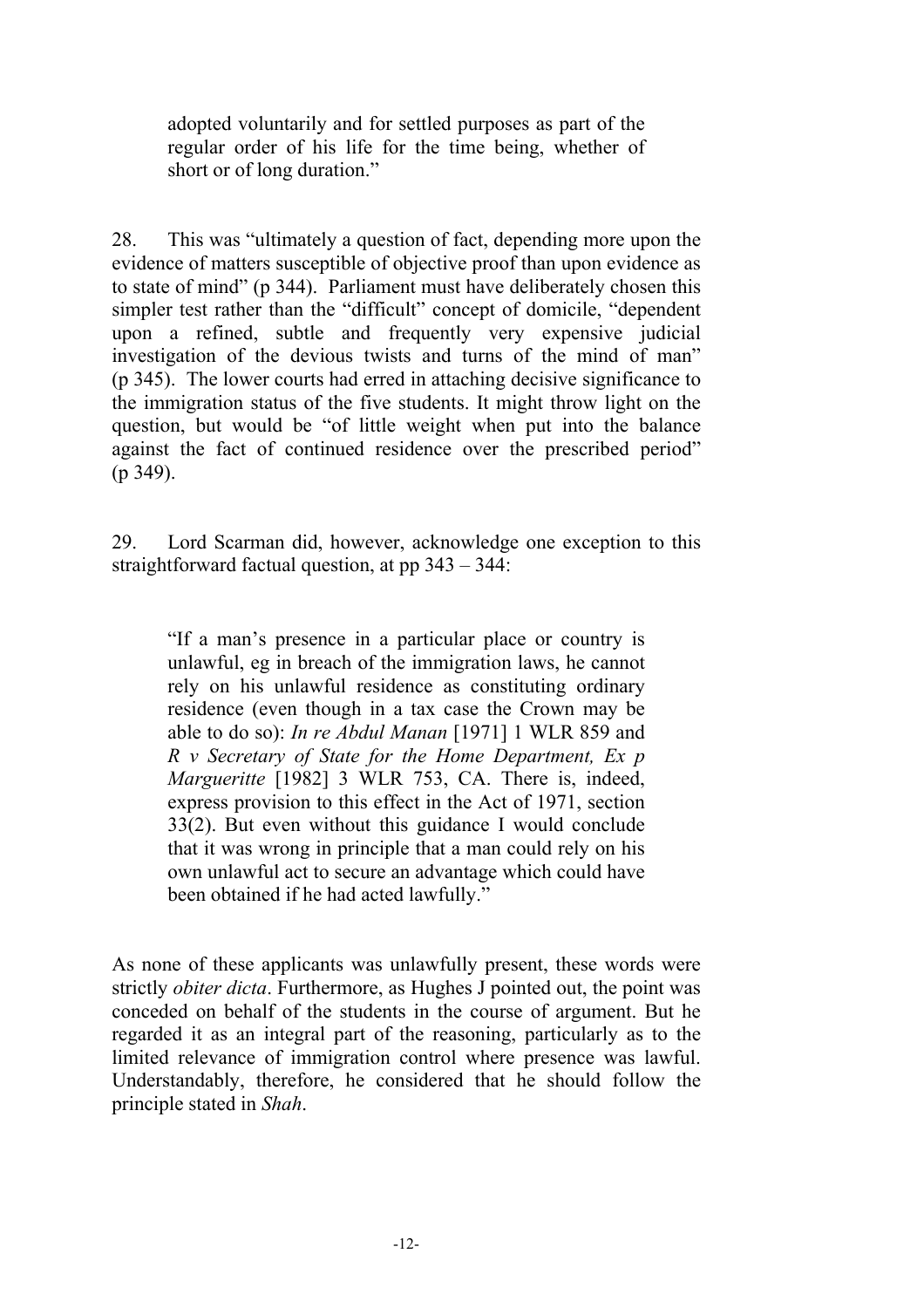30. In the Court of Appeal, there was much debate about whether the principle was one of statutory construction – implying the word 'lawfully' before 'ordinarily resident' – or whether it was one of public policy – under which a person is unable to benefit from his own illegal act. But the policy reasons for denying the benefit might be the same as those leading to the conclusion that Parliament did or did not intend that the residence be lawful in the particular statute under consideration. Thus, for example, in a statute which confers jurisdiction where *either* party is habitually resident in this country, there seems no good reason to deny the petitioner the benefit (if such it be) of bringing proceedings here on the basis of the *respondent's* habitual residence even if that residence is unlawful. The petitioner is not to be blamed for that. Ultimately, however, the Court of Appeal concluded that the principle stated in *Shah* could not be an absolute rule in the light of the Human Rights Act 1998, and the right of access to a court guaranteed by article 6 of the European Convention on Human Rights.

31. My Lords, I do not consider that there is any need to found our decision upon the Human Rights Act. It is quite clear that Lord Scarman regarded the question he was answering as one of statutory construction. On the meaning of 'ordinary residence' he relied upon the earlier tax cases. Yet it is also quite clear that the legality of a person's residence is completely irrelevant for tax purposes. A person who has taxable income or assets here is liable to United Kingdom tax irrespective of his immigration status. The two cases cited by Lord Scarman in support of the proposition that residence must be lawful were both immigration cases. In *Re Abdul Manan* [1971] 1 WLR 859 the applicant was a Pakistani seaman who had deserted from his ship and so his presence here was unlawful under the Commonwealth Immigrants Act 1962. He nevertheless claimed to be entitled to enter and remain as a person who had been ordinarily resident here for two years. In rejecting that claim, Lord Denning MR said this, at p 861:

"The point turns on the meaning of 'ordinarily resident' in these statutes. If this were an income tax case he would, I expect, be held to be ordinarily resident here. But it is not an income tax case. It is an immigration case. In these statutes 'ordinarily resident' means *lawfully* ordinarily resident here. The word 'lawfully' is often read into a statute: see, for instance, *Adlam v Law Society* [1968] 1 WLR 6. It should be read into these statutes."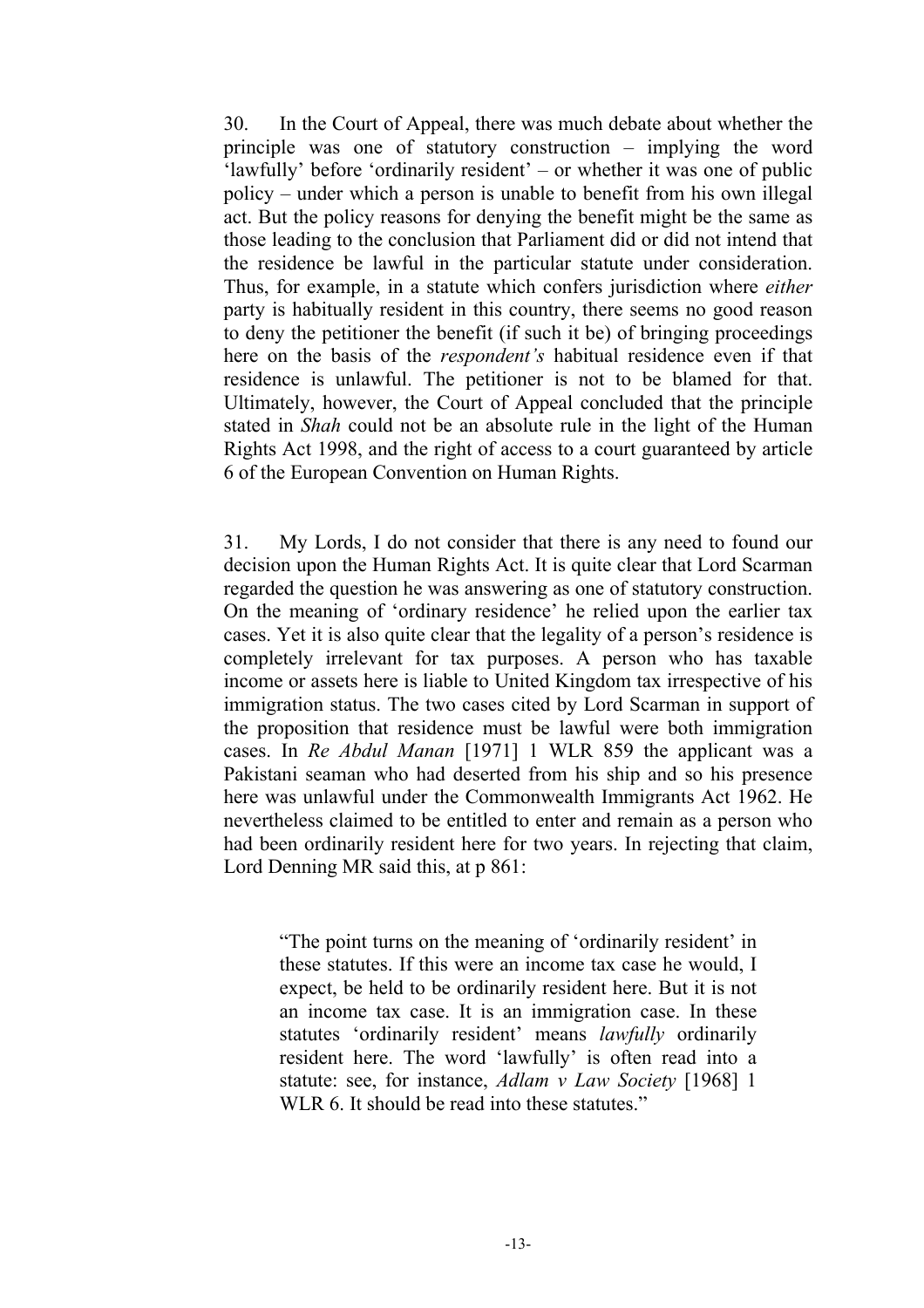32. Indeed, it is scarcely surprising that, in giving immigration rights to people ordinarily resident here, Parliament should exclude those who were here in breach of immigration control. The same applies to the other case relied upon by Lord Scarman, *R v Secretary of State for the Home Department, Ex p Margueritte* [1983] QB 180. The applicant first came here from Mauritius in 1972, and was given limited leave to enter for a few months. He over-stayed until June 1974 when he paid a short visit to France. On return he was given one month's leave to enter, but again overstayed. In 1978 he married a woman who was settled here and as a result was granted indefinite leave to remain. In 1979 he applied to register as a United Kingdom citizen, on the basis of five years' ordinary residence here, in accordance with a provision inserted into the British Nationality Act 1948 by the 1971 Act. As Lord Scarman mentioned, the 1971 Act contains an express provision, in section 33(2), that a person is not to be treated for the purposes of any provision in that Act as ordinarily resident in the United Kingdom at a time when he is there in breach of the immigration laws. It is scarcely surprising, therefore, that the Court of Appeal construed the new provision in the British Nationality Act in the same way.

33. It is common ground that habitual residence and ordinary residence are interchangeable concepts: see *Ikimi v Ikimi* [2001] EWCA Civ 873; [2002] Fam 72. The question is whether the word 'lawfully' should be implied into section 5(2) of the1973 Act. I see no reason to do so. The purpose of the 1973 Act was to provide an answer to the question "when is the connection with this country of the parties and their marriage sufficiently close to make it desirable that our courts should have jurisdiction to dissolve the marriage?": see the Law Commission's *Report on Jurisdiction in Matrimonial Causes* (1972, Law Com No 48), para 5. The Commission went on to point out, at paras 6 and 7, that:

"If the members of a broken or separated family are so closely associated with our country that it is concerned with the welfare and financial needs of the spouses and their children and the regularisation of any subsequent unions, it may be desirable that our courts should be able to exercise jurisdiction...

The job of law reform is therefore to formulate bases of jurisdiction which meet the interests of the state and of those who genuinely 'belong here', without allowing access to our courts to transients, 'forum-shoppers', and others with no real connection with the country. A subsidiary but important task is to ensure that the bases of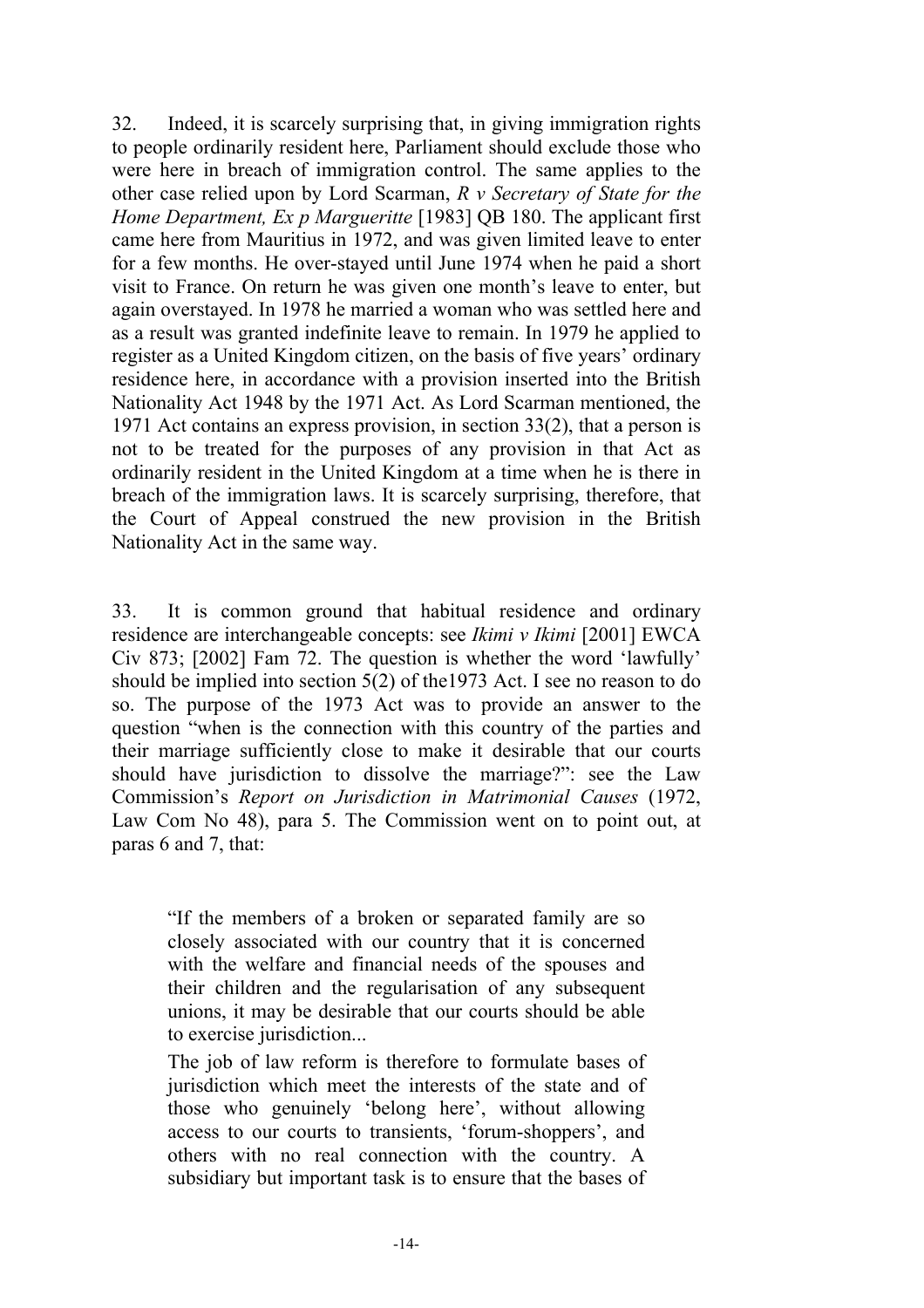jurisdiction are such that our decrees will be recognised abroad."

34. With the possible exception of the last, none of these considerations points to a requirement that habitual residence here for this purpose should be lawful. Quite the reverse. As Waller LJ pointed out in the Court of Appeal, at para 57,

" . . . there must be a very large number of extremely longstanding but unlawful residents in this and other countries whose only real links are with their adopted country and whose personal affairs should properly be governed by the laws of that country, whether to their advantage or their disadvantage."

Furthermore, at para 67:

"Third parties, such as children, may be affected if the court declines jurisdiction on the ground that one party is relying on his own illegal residence."

35. If there are also proceedings in another jurisdiction which is in the circumstances more appropriate than this, then the proceedings here can be stayed, on the usual *forum non conveniens* grounds. Alternatively, as happened in this case, if this is the appropriate jurisdiction, the respondent may be enjoined from continuing the proceedings elsewhere.

36. I conclude, therefore, that residence for the purpose of section 5(2) of the 1973 Act need not be lawful residence. The question of whether the residence is habitual is a factual one which should be answered by applying the test, derived from the 1928 tax cases, laid down by Lord Scarman in *Shah* [1983] 2 AC 309. It is possible that the legality of a person's residence here might be relevant to the factual question of whether that residence is 'habitual'. A person who was on the run after a deportation order or removal directions might find it hard to establish a habitual residence here. But such cases will be rare, compared with the large numbers of people who have remained here leading perfectly ordinary lives here for long periods, despite having no permission to do so. The husband's first reaction, to admit that the wife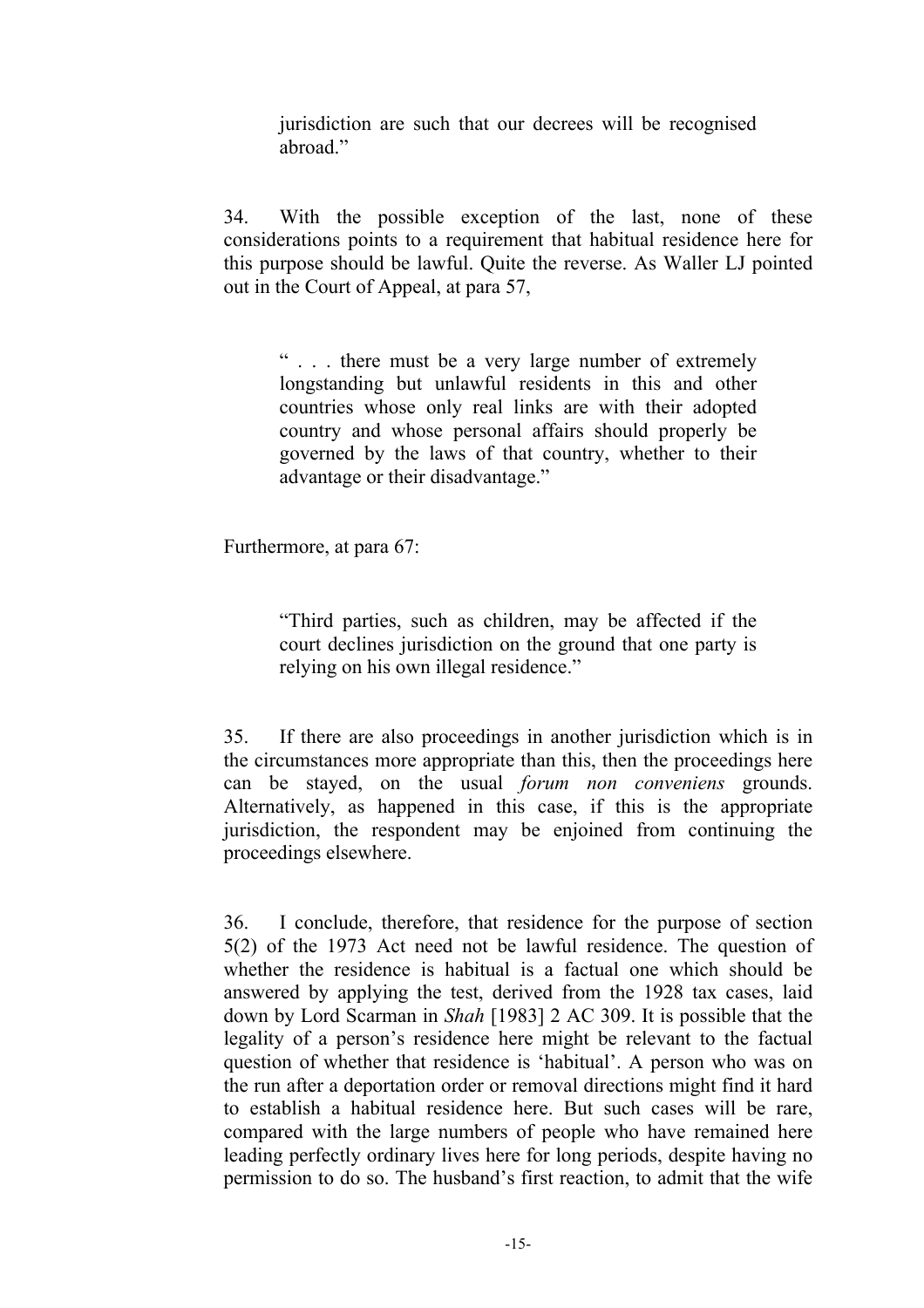was habitually resident here for the purpose of these proceedings, was obviously correct on the facts of this case. There will, however, be other statutory provisions, in particular those conferring entitlement to some benefit from the state, where it would be proper to imply a requirement that the residence be lawful.

## *Domicile*

37. Habitual residence is simply an expression used in a variety of statutes for a variety of purposes and may thus have a different meaning according to the statutory context. Furthermore, a person may be habitually resident in more than one place at a time, or may have no habitual residence at all. Domicile, on the other hand, is a concept of the common law (although the same word is sometimes used in civilian systems to denote something more like habitual residence). A person must always have a domicile but can only have one domicile at a time. Hence it must be given the same meaning in whatever context it arises.

38. As the Hong Kong Law Reform Commission explain, in their recent Consultation Paper on *Rules for Determining Domicile* [2004] HKLRCCP 1, para 1.2, "a person's domicile connects him with a system of law for the purposes of determining a range of matters principally related to status or property". Thus, for example, it governs capacity to marry or to make a will relating to moveable property; it is one of the factors governing the formal validity of a will; the domicile of the deceased also governs succession to moveable property and is the sole basis for jurisdiction under the Inheritance (Provision for Family and Dependants) Act 1975; legitimacy, to the extent that it is still a relevant concept, is governed by the law of the father's domicile; domicile is one of the bases of jurisdiction, not only in matrimonial causes but also in declarations of status or parentage under the Family Law Act 1976; it is the sole basis of jurisdiction to make an ordinary adoption order under the Adoption Act 1976, s 14, or a parental order under the Human Fertilisation and Embryology Act 1990, s 30. This is not an exhaustive list but it shows the particular importance of domicile as a connecting factor in family law.

39. An adult can acquire a domicile of choice by the combination and coincidence of residence in a country and an intention to make his home in that country permanently or indefinitely: see the joint report of the Law Commission and the Scottish Law Commission, *The Law of Domicile* (1987, Law Com No 168, Scot Law Com No 107), para 2.6.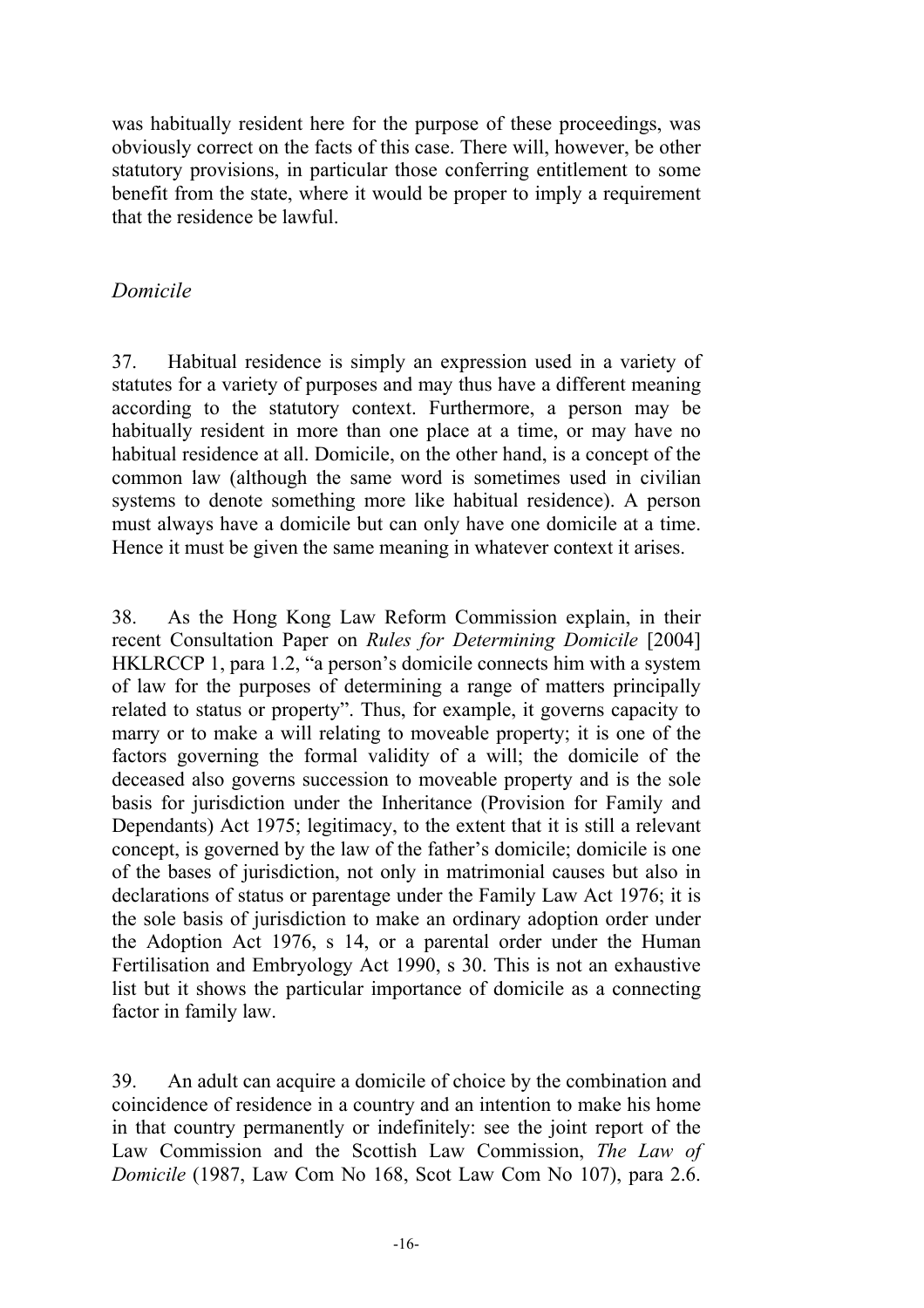There is a long line of cases showing that an alien may acquire a domicile of choice in this country even though he might be required to leave at any time by executive action with no right of appeal: see *Boldrini v Boldrini and Martini* [1932] P 9, CA; *May v May* [1943] 2 All ER 146; *Cruh v Cruh* [1945] 2 All ER 545; *Zanelli v Zanelli* (1948) 64 TLR 556; *Szechter v Szechter* [1971] P 286. Indeed, as already seen, aliens were always in that precarious position, and could otherwise never have established a domicile of choice here. In *May v May* the principle was applied to a German Jew who had been given only limited leave to land here in 1939. In *Cruh v Cruh*, Denning J applied the principle to a man of Austrian or German origin who had been recommended for deportation following a conviction for conspiracy and whom the Home Secretary intended to deport as soon as it became practicable to do so. Until the recommendation was actually effected, the domicile of choice remained. Once that happens, however, the domicile is lost.

40. But what if the residence here is not only precarious but actually unlawful? As already seen, this is a relatively recent phenomenon. There was no authority in England and Wales on the point until *Puttick v Attorney General* [1980] Fam 1. However, there was Commonwealth authority, on the basis of which Dicey and Morris, *The Conflict of Laws*, 9<sup>th</sup> edition, 1973, at pp 96-97, "submitted that an English court would hold that a person who was illegally resident in this country could not thereby acquire an English domicile of choice". This was adopted by Baker P in *Puttick*, albeit *obiter*, as he had already held that the *proposita*, the notorious German terrorist Astrid Proll, did not have the requisite *animus manendi*, being on the run and ready to leave the moment the police caught up with her. Nor were the Commonwealth authorities upon which the text was based produced to him.

41. The first of these is the New South Wales case of *Solomon v Solomon* (1912) 29 WN (NSW) 68, in which Gordon J observed, at p 70, that "It is a curious proposition that a Court of Justice in New South Wales should hold that a man has acquired a domicile in New South Wales when the laws of the land forbid that man to be here." The result was that his Australian wife was unable to obtain a divorce from her husband, who was currently serving a prison sentence for rape, because he was a South Sea Islander who had come to and remained in Australia in defiance of laws which prohibited South Sea Islanders from doing so, and indeed had been on his way to be deported when he committed the offence for which he was then in prison.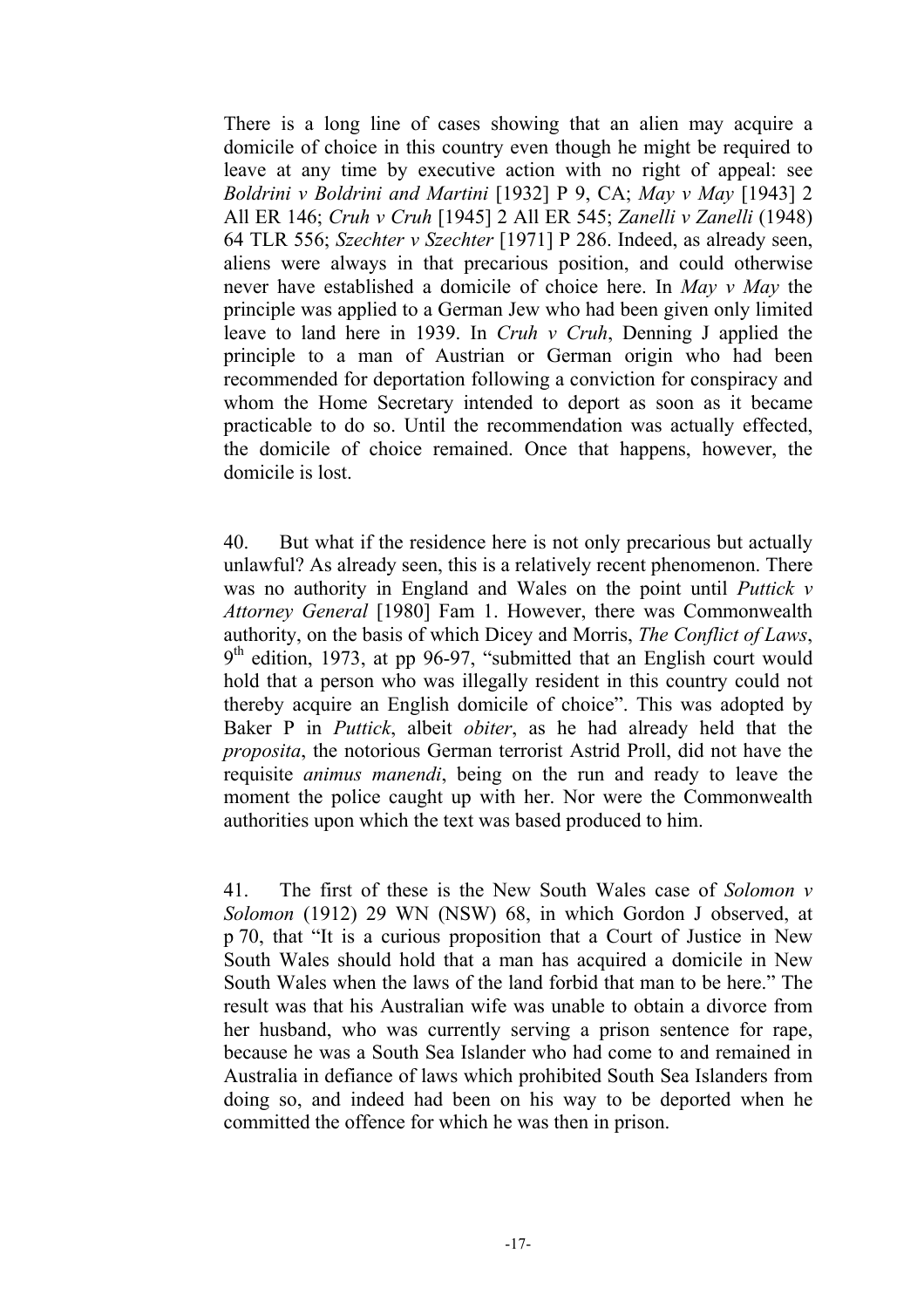42. A similar injustice was done in the only other case cited by Dicey and Morris which is directly in point, *Smith v Smith* 1962(3) SA 930, a decision of the Supreme Court of the Federation of Rhodesia and Nyasaland. The husband, a fugitive from justice in England, had entered Southern Rhodesia on a false passport and his entry and residence had at all times been unlawful under the Immigration Act. The wife obtained a declaration of nullity, but on the husband's appeal, the court itself raised the issue of jurisdiction. Briggs ACJ conducted a full review of the authorities. He distinguished the cases of precarious residence and condoned residence, and found more helpful some South African cases on the statutory concept of domicile in their Immigration Act (which was deliberately distinguished from the common law concept in another case cited by Dicey and Morris, *Parker v Principal Immigration Officer* [1926] CPD 255) and the cases holding that a domicile of choice acquired during precarious residence was destroyed by actual deportation, at least where there was also a prohibition on return (including *Ex parte Macleod* [1946] CPD 312, the last of the cases cited by Dicey and Morris; see also *Ex parte Donelly* 1915, WLD 29; *Ex parte Gordon* 1937, WLD 35). He concluded as follows, at p 936:

"I should formulate the proposition in this way. Acquisition of a domicile of choice requires both residence and animus manendi. Not every kind of de facto residence will suffice. It must usually be residence of one's free will, or at least, if it is not, the residence can be of no value as evidence of an animus manendi. The animus manendi must be both genuine and honest. An intention to persist indefinitely in a course of unlawful conduct may be genuine: but it cannot be honest. Fears that the worst may happen do not necessarily preclude a sufficient animus. But knowledge that one is residing only in defiance of the law, and will so continue indefinitely, makes it impossible to have an animus manendi of the requisite quality. I think also that the matter may properly be put in another way. The animus manendi, though it does not require an absolute intention to reside permanently, must at least be an unconditional intention to reside for an indefinite period. . . . In this case, the intention of the appellant, putting it at the highest, can only have been,

> 'I will stay in Rhodesia if I can escape the attention of the authorities whose statutory duty is to deport me, and who will at once do so if they learn the true facts about me.'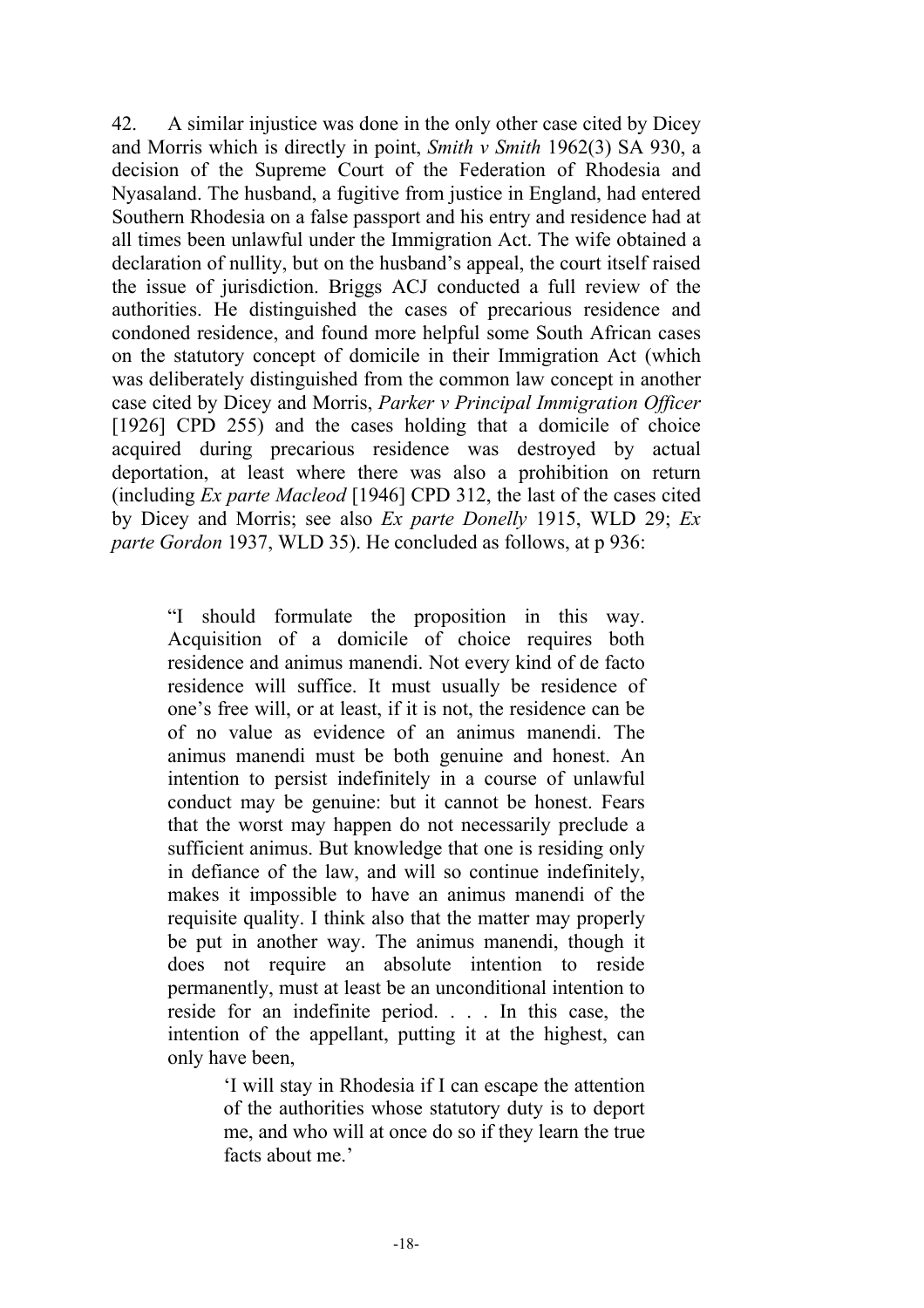I think a conditional or provisional intention of this kind cannot in law amount to the animus manendi necessary to establish a domicile of choice."

Thus it will be seen that, although Briggs Ag had earlier, at p 473, referred to the general principle that one "cannot acquire a domicile of choice 'in the teeth of the law'" the principle which he formulated was concerned with the conditions for forming the necessary *animus.* 

43. On the other hand, in *Jablonowski v Jablonowski* (1972) 28 DLR (3d) 440, Lerner J in the Ontario High Court did not find either *Solomon*  or *Smith* persuasive. He found that the petitioner had met both the residence and animus requirements despite having entered Canada illegally. *Jablonowski* was followed by McQuaid J in the Prince Edward Island Supreme Court in *Wood v Wood* (1977) 4 RFL (2d) 182.

44. My Lords, these authorities do not disclose a long-standing and consistent approach to the issue such that we might be reluctant to depart from it. It is necessary, therefore, to consider the matter as one of principle. The object of the rules determining domicile is to discover the system of law with which the *propositus* is most closely connected for the range of purposes mentioned earlier. Sometimes that connection will be an advantage to him. Sometimes it will not. As Hughes J put it, at para 73:

"the concept of domicile is not that of a benefit to the *propositus*. Rather, it is a neutral rule of law for determining that system of personal law with which the individual has the appropriate connection, so that it shall govern his personal status and questions relating to him and his affairs."

Recognising that connection despite the illegality of his presence here does not therefore offend against any general principle that a person cannot be permitted to acquire a benefit from his own criminal conduct.

45. Unlike some of the purposes for which habitual residence may be important, the State has no particular interest one way or another. Indeed, insofar as it does have an interest, this will probably lie in accepting that those who intend to remain here permanently have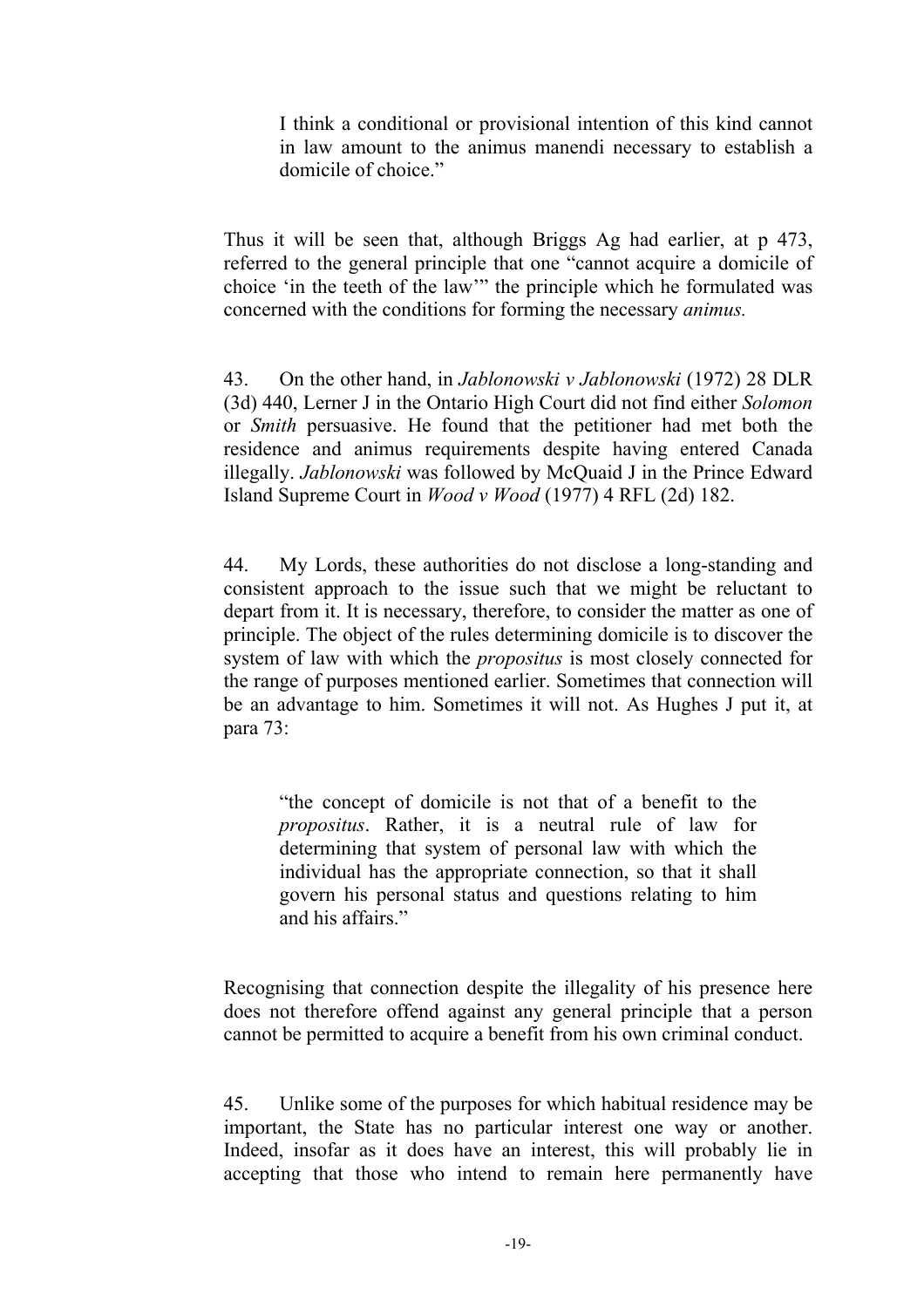acquired a domicile here, whatever their immigration status. The actual results in *Solomon* and *Smith*, in denying relief to the innocent party to a matrimonial dispute, did no-one any good. While it might be said that the injustice stemmed, not from the principle under discussion, but from the common law's insistence that a wife was domiciled where her husband was domiciled, it would still have been in everyone's interests that the affairs of such long term residents were governed by the laws of the country with which they were so closely connected. The supposed principle served only to separate them from the most appropriate legal system to govern their affairs.

46. As a matter of principle, that connection is established by the coincidence of residence and the *animus manendi*. If a person has chosen to make his home in a new country for an indefinite period of time, it is appropriate that he should be connected to that country's system of law for the kind of purposes for which domicile is relevant. It would be absurd if this wife's capacity to make a will, succession to her moveable property, and her children's right to make a claim under the Inheritance (Provision for Family and Dependants) Act against her estate were not to be governed by the law of this country.

47. If there is no reason of public policy to deny the acquisition of a domicile of choice in such cases, can it nevertheless be said that legality is an essential element in residence (as it appears that Dicey and Morris regarded it) or in the formation of the *animus manendi* (as Briggs Ag in *Smith* regarded it)? Both, however, are issues of fact. As we have already seen, one can be resident in a place where one has no right to be. One can also form an intention to remain in a place despite considerable uncertainty as to whether this will be possible. English law requires only that the intention be *bona fide*, in the sense of being genuine and not pretended for some other purpose, such as getting a divorce to which one would not be entitled by the law of the true domicile.

48. A further problem in regarding legality as an essential element, touched on by Hughes J, is the shifting nature of immigration status. An asylum seeker, for example, may commit a criminal offence by entering this country illegally. But on making his claim to the authorities, he may be granted temporary admission. His presence is no longer illegal, but under section 11(1) of the Immigration Act 1971 he is deemed not to be here at all. Is he then to be prevented from acquiring a domicile of choice here, although he undoubtedly has no intention of returning to his country of origin? Furthermore, a person's presence here may at times be lawful and at times unlawful. She may not even know what it is or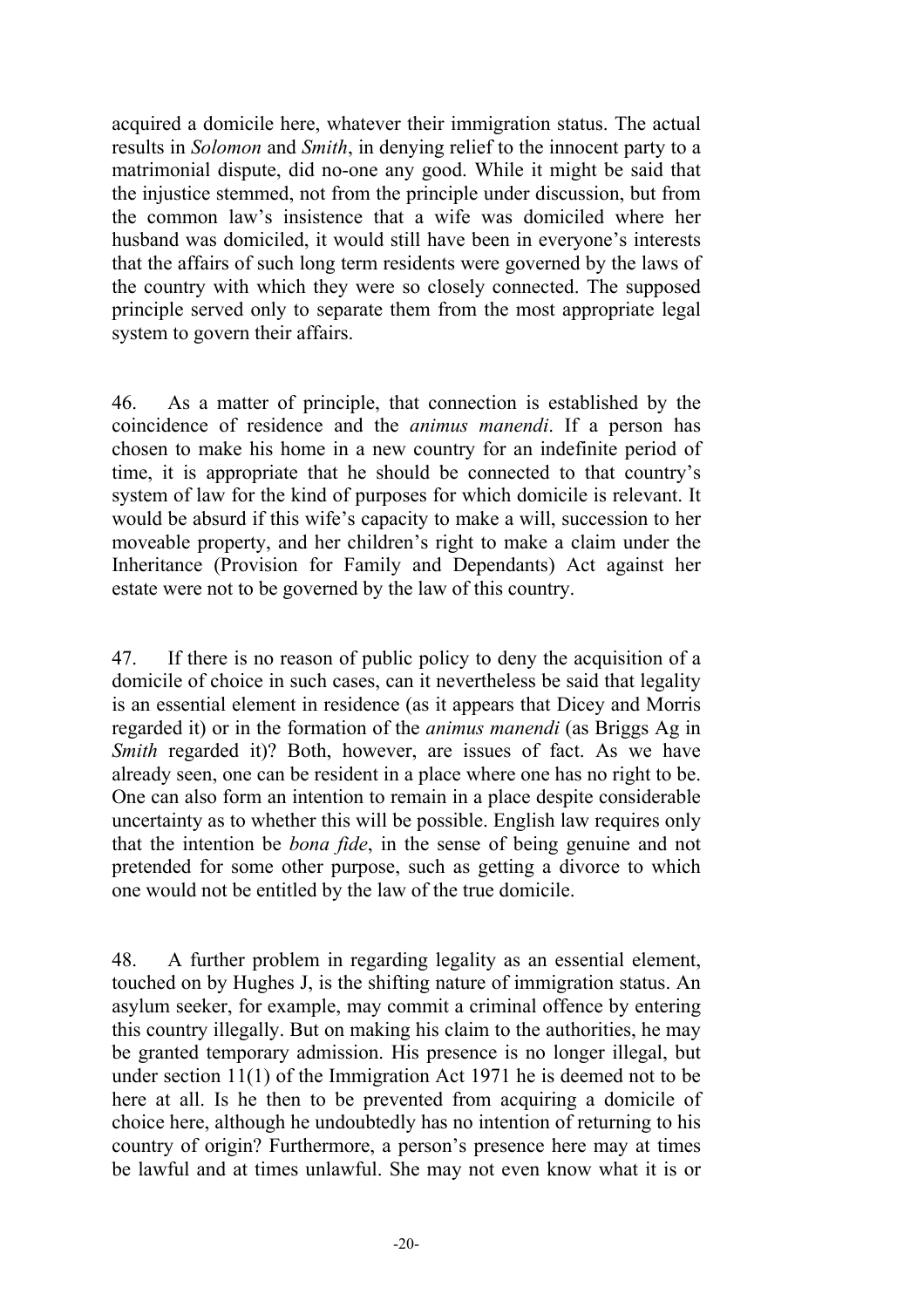think that it matters very much. She may enter for a limited purpose and be given limited leave to remain which then expires but is routinely renewed a short time later or the status changed. This is what happened in the Australian case of *Lim v Lim and Titcomb* [1973] VR 370, where there were gaps between the series of temporary permits, although at the material time the *propositus* was lawfully present in Australia (see also *In the marriage of Salacup* (1993) 116 FLR 137). In the present case, it so happens that the wife formed her intention of remaining here permanently after her limited leave had expired and presented her petition before her position had been regularised. But the reality of her presence and intention, the merits of her case, and the quality of her connection with the laws of this country are no different from what they would have been had she formed her intention to remain just before her limited leave ran out in April 1998.

49. Hence, my lords, it seems to me that there is no reason in principle why a person whose presence here is unlawful cannot acquire a domicile of choice in this country. Although her presence here is a criminal offence, it is by no means clear that she will be required to leave if the position is discovered. Her position is in reality precarious in the same way that the aliens' presence was precarious in the *Boldrini* line of authority. In fact, it was always much less likely that this wife would ever be removed from this country than it was that the *propositus* in *Cruh* would be removed.

50. This is not to say that the legality of a person's presence here is completely irrelevant. As in the precarious residence cases, it may well be relevant to whether or not she had formed the required *animus manendi*. But this is a question of fact and not, as it was held to be in *Smith*, a question of law. Nor is it, as at times the Court of Appeal appeared to be saying, a matter of discretion or, as it is put in *Rayden*  and Jackson on Divorce and Family Matters, 17<sup>th</sup> ed (1997), at para 2.16, of the court being 'hostile' to the assertion of a domicile of choice by an illegal entrant or resident. Either a person has acquired a domicile of choice in this country or she has not. If she has done so, she is not to be denied it because the court considers her case unmeritorious or tainted with moral or legal turpitude. If she has not done so, she is not to be granted it because the court considers her virtuous. It is a matter of fact whether she had the required intention at the relevant time.

51. For those reasons, I would, with great respect, differ from the proposition of law stated by Dicey and Morris and decline to follow the authorities cited in its support. The judge was, in my view, correct in